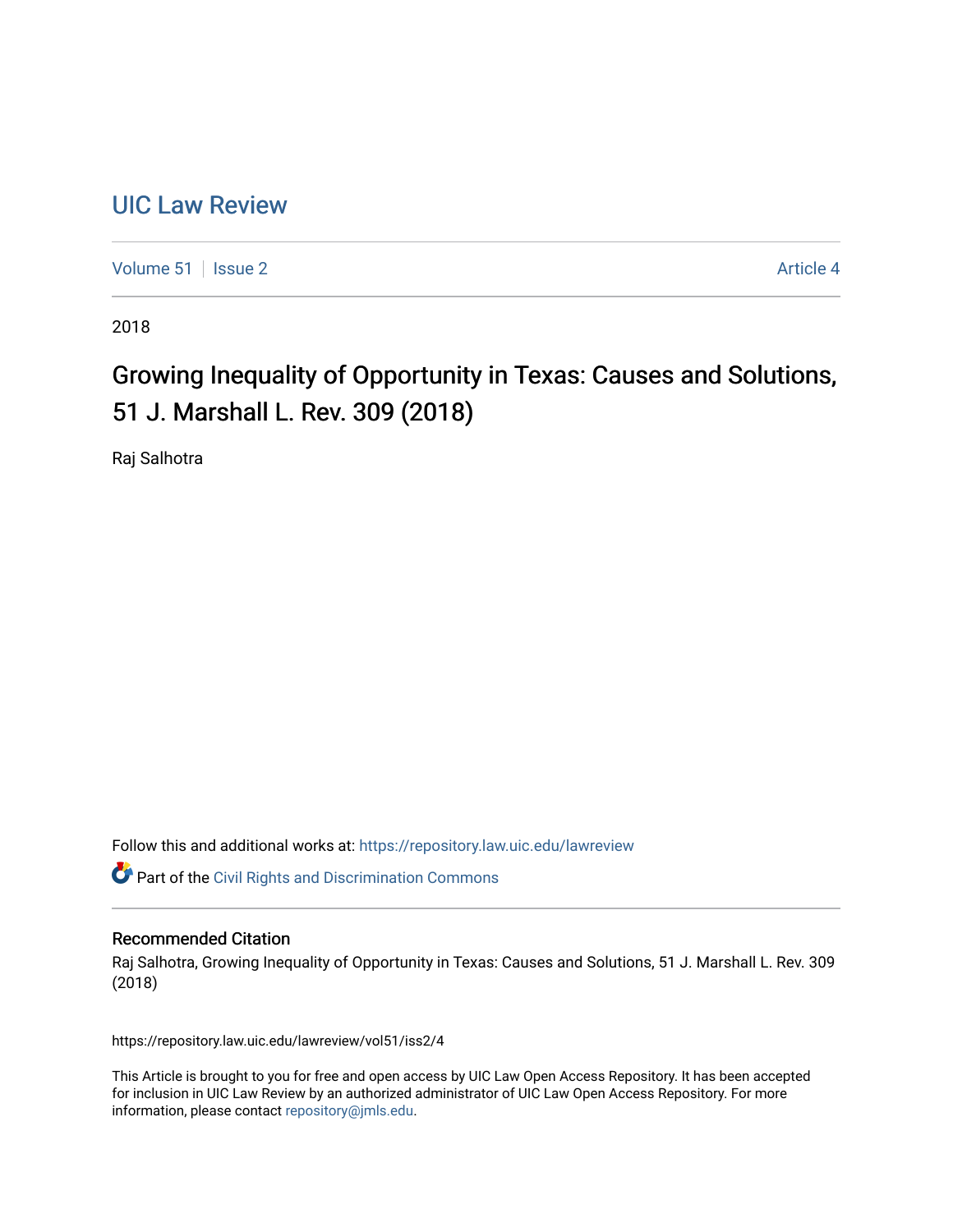## GROWING INEQUALITY OF OPPORTUNITY IN TEXAS: CAUSES AND SOLUTIONS

## RAJ SALHOTRA\*

| I. |             |         |                                                        |  |  |  |
|----|-------------|---------|--------------------------------------------------------|--|--|--|
| П. |             |         |                                                        |  |  |  |
|    | $A_{\cdot}$ |         |                                                        |  |  |  |
|    | В.          |         |                                                        |  |  |  |
| Ш. |             |         |                                                        |  |  |  |
|    | А.          |         | Systemic Causes of Rising Inequality and Falling       |  |  |  |
|    |             |         |                                                        |  |  |  |
|    | В.          |         |                                                        |  |  |  |
|    |             | 1.      |                                                        |  |  |  |
|    |             | $2_{-}$ |                                                        |  |  |  |
|    | C.          |         | Causes that reduce g and reduce access to g316         |  |  |  |
|    |             | 1.      |                                                        |  |  |  |
|    |             | 2.      |                                                        |  |  |  |
|    |             | 3.      |                                                        |  |  |  |
|    | D.          |         | Causes that reduce "access to g" 318                   |  |  |  |
|    |             | 1.      | Lack of affordable housing in high opportunity         |  |  |  |
|    |             |         |                                                        |  |  |  |
|    |             | 2.      | Inability of low-income Texans to secure high-         |  |  |  |
|    |             |         |                                                        |  |  |  |
|    |             |         |                                                        |  |  |  |
|    | А.          |         |                                                        |  |  |  |
|    |             | 1.      |                                                        |  |  |  |
|    |             |         | Dream Scenario: Increase the tax rate to<br>a.         |  |  |  |
|    |             |         | fully reach the \$5.9 billion goal321                  |  |  |  |
|    |             |         | Politically Viable Solution: Remove<br>$\mathbf{b}$ .  |  |  |  |
|    |             |         | exemptions from the Gross Margins Tax 322              |  |  |  |
|    |             | 2.      |                                                        |  |  |  |
|    |             |         | Dream Scenario: Raise Texas minimum<br>a.              |  |  |  |
|    |             |         |                                                        |  |  |  |
|    |             |         | Politically Feasible Solution: Index<br>$\mathbf{b}$ . |  |  |  |
|    |             |         | minimum wage to inflation; repeal HB 804;              |  |  |  |
|    |             |         | require government contractors to pay a                |  |  |  |
|    |             |         |                                                        |  |  |  |
|    | В.          |         | Policies increasing g and access to g  325             |  |  |  |
|    |             | 1.      |                                                        |  |  |  |
|    |             |         | Dream Scenario: Fully fund pre-k for all low-<br>a.    |  |  |  |
|    |             |         | income students statewide 325                          |  |  |  |
|    |             |         | Politically Feasible Scenario: Reinstate the<br>b.     |  |  |  |
|    |             |         | grants Governor Abbott<br>$pre-k$                      |  |  |  |
|    |             |         |                                                        |  |  |  |
|    |             | 2.      |                                                        |  |  |  |
|    |             |         | Dream Scenario: Make college tuition, fees,<br>а.      |  |  |  |
|    |             |         | room, and board, \$5,000 or less per year for          |  |  |  |
|    |             |         | students receiving the Pell Grant 327                  |  |  |  |
|    |             |         | Politically Feasible Scenario: Fully Fund the<br>b.    |  |  |  |
|    |             |         |                                                        |  |  |  |
|    |             | 3.      |                                                        |  |  |  |
|    |             |         | and Politically-Feasible<br>Scenario<br>$D$ ream<br>a. |  |  |  |
|    |             |         | Scenario: Expand Medicaid 329                          |  |  |  |
|    |             | 4.      |                                                        |  |  |  |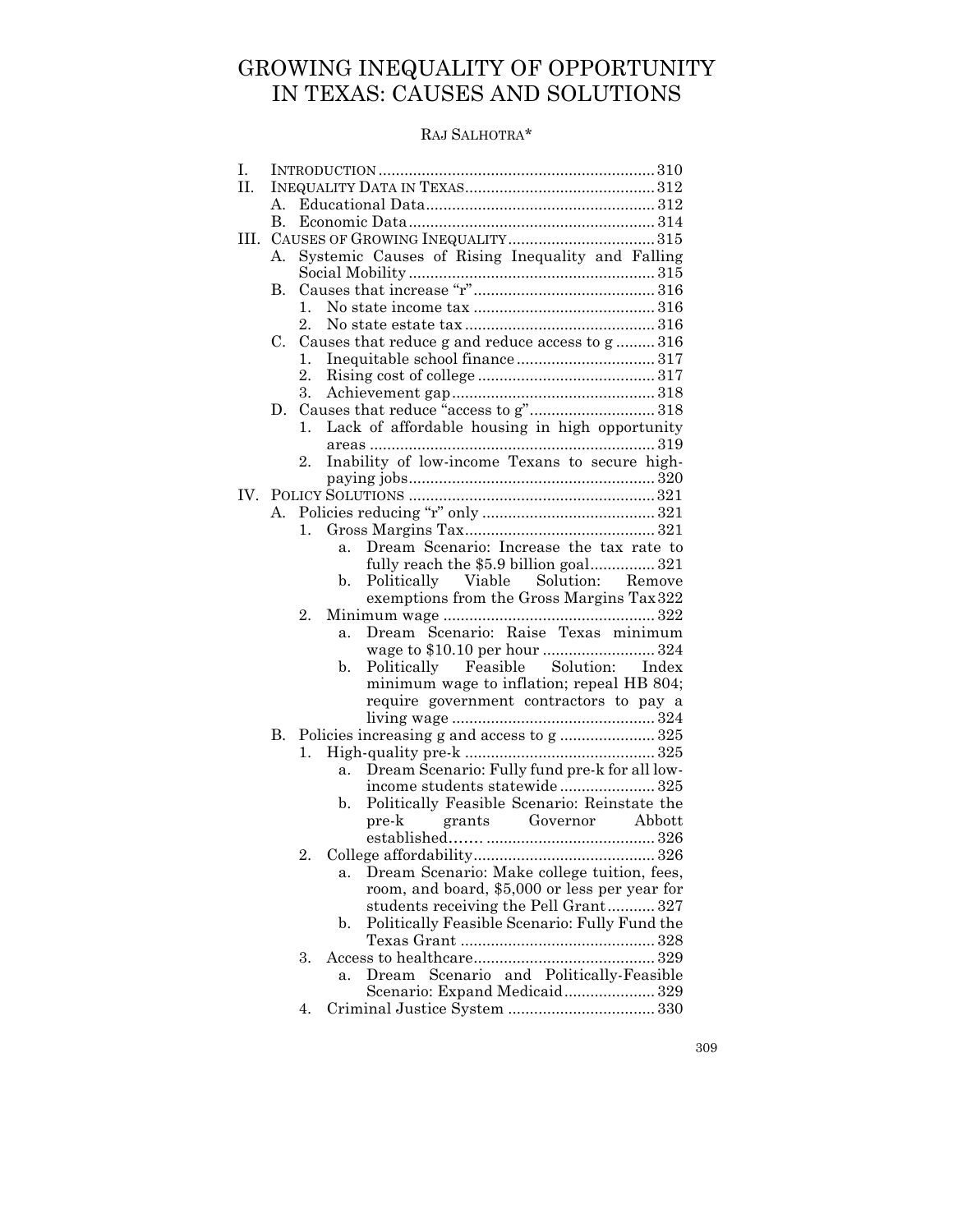|    | a.             | Dream Scenario: Legalize marijuana  331                                                                              |  |  |  |
|----|----------------|----------------------------------------------------------------------------------------------------------------------|--|--|--|
|    | b.             | Politically-Feasible Solution: Do not                                                                                |  |  |  |
|    |                | preempt localities' efforts to decriminalize                                                                         |  |  |  |
|    |                |                                                                                                                      |  |  |  |
|    | 5.             |                                                                                                                      |  |  |  |
|    | a <sub>z</sub> | Dream Scenario: Create an infrastructure                                                                             |  |  |  |
|    |                |                                                                                                                      |  |  |  |
|    | b.             | Politically Feasible Scenario: Rebuild Texas'                                                                        |  |  |  |
|    |                | flood control infrastructure  333                                                                                    |  |  |  |
|    | 6.             |                                                                                                                      |  |  |  |
|    | $a_{\cdot}$    | Dream Scenario: Redesign the school                                                                                  |  |  |  |
|    |                | finance system to ensure funding equity 334                                                                          |  |  |  |
|    | $b_{-}$        | Politically-Feasible Solution: Restore the \$3                                                                       |  |  |  |
|    |                |                                                                                                                      |  |  |  |
| C. |                | Policies that expand "access to g"336                                                                                |  |  |  |
|    | 1.             | Build affordable housing in high opportunity                                                                         |  |  |  |
|    |                |                                                                                                                      |  |  |  |
|    | a.             | Dream Scenario: Create grants for housing                                                                            |  |  |  |
|    |                | projects in high-opportunity areas336                                                                                |  |  |  |
|    | b.             | Politically-Feasible Scenario: Repeal Senate                                                                         |  |  |  |
|    |                |                                                                                                                      |  |  |  |
|    |                | D. Policies that reduce "r" and increase "access to g" 337                                                           |  |  |  |
|    | 1.             |                                                                                                                      |  |  |  |
|    | a.             | Dream-Scenario: Repeal the Right-to-Work                                                                             |  |  |  |
|    |                | law 338                                                                                                              |  |  |  |
|    |                | $\mathbf{u}$ $\mathbf{v}$ $\mathbf{u}$ $\mathbf{v}$ $\mathbf{v}$ $\mathbf{v}$ $\mathbf{v}$ $\mathbf{v}$ $\mathbf{v}$ |  |  |  |

|  | b. Politically-Feasible Scenario: Allow union |  |
|--|-----------------------------------------------|--|
|  | dues from payroll deductions and do not       |  |
|  | preempt cities experimenting with alternate   |  |
|  | collective bargaining arrangements  339       |  |
|  |                                               |  |

## I. INTRODUCTION

I remember Priscila1 saying "Mr. S.,2 my family is so poor that sometimes we don't have enough money for electricity, so I use a candle for homework."

I remember Ernesto explaining that he and his parents were immigrants who did not know English. He believed that people took advantage of his parents and that they had lost money when they tried to get a loan.

I remember Melissa complaining that around her home there were vacant lots where trash often piled up. Alex also noted that whenever people in his neighborhood called the police, they never showed up.

<sup>\*</sup> Raj Salhotra is a Harvard Law School Graduate who received his J.D. in 2018. For this project, he would like to thank Professor Sabeel Rahman, who directed his research and provided invaluable support along the way."

<sup>1.</sup> Throughout this paper, I have changed people's names so as to protect their identities.

<sup>2.</sup> She was a former student and thus referred to me as Mr. S.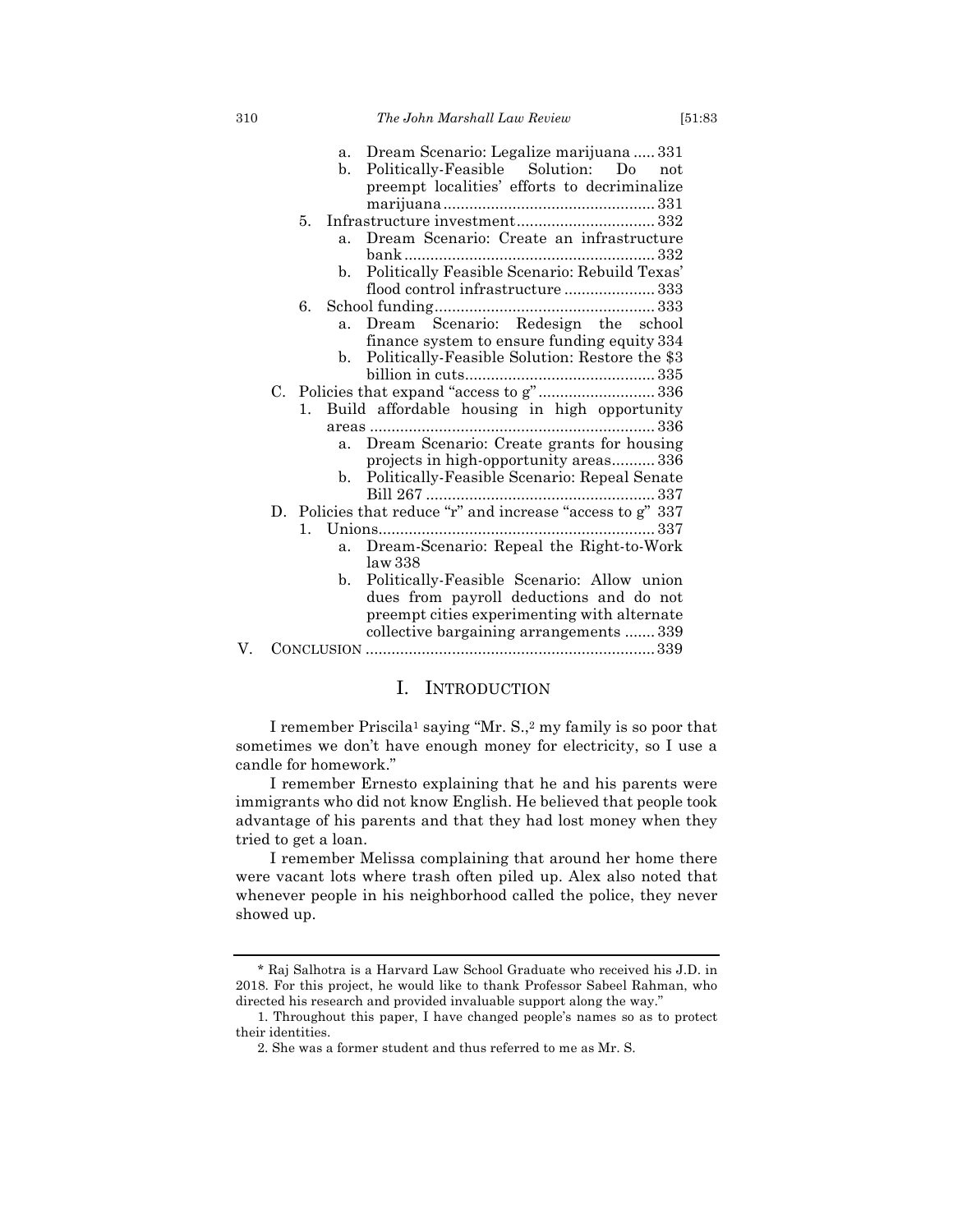I remember Henry3 yearning for a father figure as he told me about how his dad was in jail for a minor drug offense. He added that his brother, who did not win the lottery to attend the charter school he did, was part of a gang and had spent time in and out of jail.

As a former teacher, hearing my students' stories left me devastated. Each of these students had real dreams and aspirations, but many of them faced poverty, crime, and lack of social mobility that prevented them from reaching their goals. However, perhaps what is more tragic, is that these stories are merely emblematic of a larger problem in both the United States generally, and Texas specifically.

Within the United States as a whole, the statistics are dismal. Currently,  $45$  million Americans are mired in poverty<sup>4</sup> with over  $21$ million children living in poverty.<sup>5</sup> Beyond just poverty, there is vast income inequality, as the top 1% captures more than 20% of the nation's income, whereas the bottom 50% captures only 12%.6 Similar patterns emerge in wealth distribution, as the top 1% of Americans control 38.6% of the nation's wealth, while the bottom 90% has just 22.8% of the wealth. <sup>7</sup> Let me say that again: 3 million Americans have nearly twice as much wealth as 270 million Americans.

These massive income and wealth gaps lead to reduced social mobility. That is, it is becoming harder and harder for low-income Americans to move up the socioeconomic ladder. While in the 1940's, 92% of children earned more than their parents, now only 50% of children do better economically than their parents.8 This erosion of the American Dream is perhaps the most insidious consequence of poverty and rising income inequality. Ultimately, America is becoming a land of haves and have nots featuring

<sup>3.</sup> The story of Priscila, Ernesto, Melissa, Henry are all from my time as a teacher at YES Prep Southwest, a charter school in Houston, Texas where over 85% of the students receive free or reduced lunch.

<sup>4</sup>. Mark Gongloff, *45 Million Americans Still Stuck Below Poverty Line: Census*, HUFFINGTON POST (Sept. 16, 2014), www.huffingtonpost.com/ 2014/09/16/poverty-household-income\_n\_5828974.html.

<sup>5.</sup> *Child Poverty,* NATIONAL CENTER FOR CHILDREN IN POVERTY, www.nccp.org/topics/childpoverty.html (last visited Mar. 5, 2018).

<sup>6.</sup> Heather Long, *U.S. Inequality Keeps Getting Uglier,* CNN MONEY (Dec. 22, 2016, 2:44 PM), money.cnn.com/2016/12/22/news/economy/us-inequalityworse/index.html. While this may appear to be a global phenomenon, the data do not bear that out. In fact, the United States is the fourth most unequal country in the OECD, and many other countries are doing much better at controlling inequality. OECD, *OECD Income Distribution Database (IDD): Gini, Poverty, Income, Methods and Concepts*, www.oecd.org/social/incomedistribution-database.htm (last visited Mar. 5, 2018).

<sup>7.</sup> Matt Egan, *Record inequality: The Top 1% Controls 38.6% of America's Wealth,* CNN MONEY (Sept. 27, 2017, 4:40 PM), money.cnn.com/2017/ 09/27/news/economy/inequality-record-top-1-percent-wealth/index.html.

<sup>8.</sup> Long, *supra* note 6.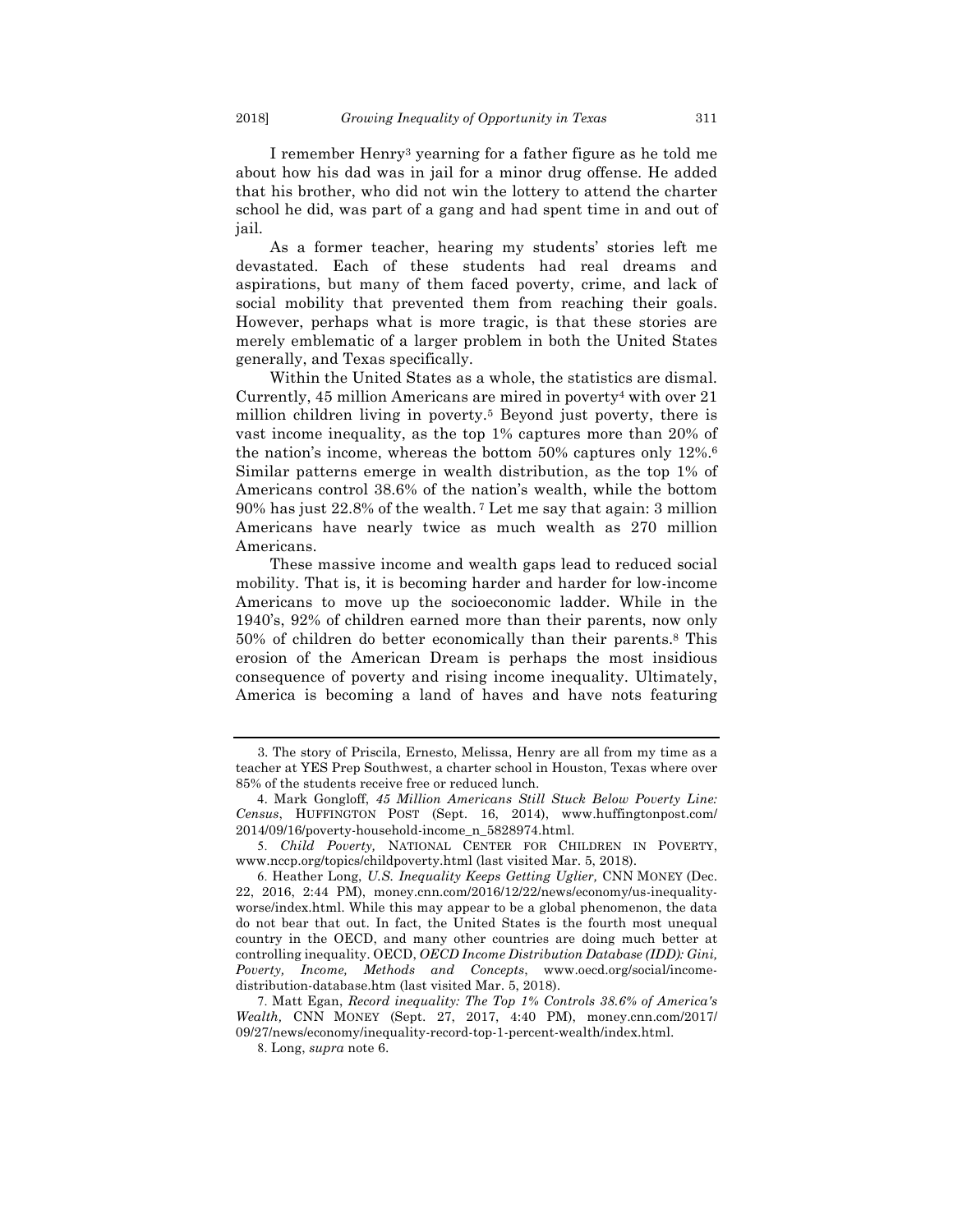significant inequality of opportunity.

Some states are positive outliers with limited income inequality and robust social mobility; however, Texas is unfortunately not one of these states. <sup>9</sup> Instead, as described in the next section, on almost any measure (education, health, income, or wealth) Texas is severely unequal. In fact, on most metrics Texas performs worse than the national average. Some Texas politicians have proudly congratulated themselves for creating a booming Texas economy. However, this miracle has been asymmetrically distributed with those at the top reaping all of the rewards, and lower income folks struggling to make it.

In this paper, I will discuss Texas-specific data regarding inequality, identify causes of rising inequality, and offer policy solutions to remedy the situation. Specifically, in Section II, I will offer data on inequality within Texas. In Section III, I will build a framework to conceptualize the various causes of this growing inequality. In Section IV, I will offer specific solutions to help reduce inequality. For each solution, I will offer a "dream" solution and a "politically-feasible" solution. Finally, in Section V, I will conclude the paper and relate this research back to the American Dream story.

#### II. INEQUALITY DATA IN TEXAS

The anecdotes in the introduction paint a human picture of the inequity in Texas, and the data provide strong evidence that these anecdotes are symptomatic of a broader problem. While there are several statistics available to show inequality, I will focus on two categories of data—educational and economic.10

## *A. Educational Data*

Educational inequality begins with children as young as fouryears-old, as Texas ranks  $26<sup>th</sup>$  in the nation in pre-k spending<sup>11</sup> and

<sup>9.</sup> States in the Great Plains (Utah, for example) have the most upward mobility. Derek Thompson, *The Geography of the American Dream*, THE ATLANTIC (Jan. 23, 2014), www.theatlantic.com/business/archive/2014/01/thegeography-of-the-american-dream/283308/.

<sup>10.</sup> One important data point that I do not include is maternal mortality. Texas has 35.8 deaths per 100,000 births with most of the deaths concentrated in low-income and minority folks. Community Health Assessment 2016, *Demographics*, TEXAS CHILDREN'S HOSPITAL,

www.texaschildrens.org/sites/default/files/CHNA\_Guide\_2016\_V10.pdf (last visited Aug. 16, 2018). This ratio is similar to that of developing countries. Marian MacDorman et al., *Recent Increases in the U.S. Maternal Mortality Rate,* OBSTET. GYNECOL. (Sept. 2016).

<sup>11.</sup> Editorials, *Rich Kids are in Pre-K while Poor Kids are with Grandma,*  DALL. MORNING NEWS (Sept. 29, 2017), www.dallasnews.com/ opinion/editorials/2017/09/29/age-3-inequality-clear-rich-kids-pre-k-poor-kids-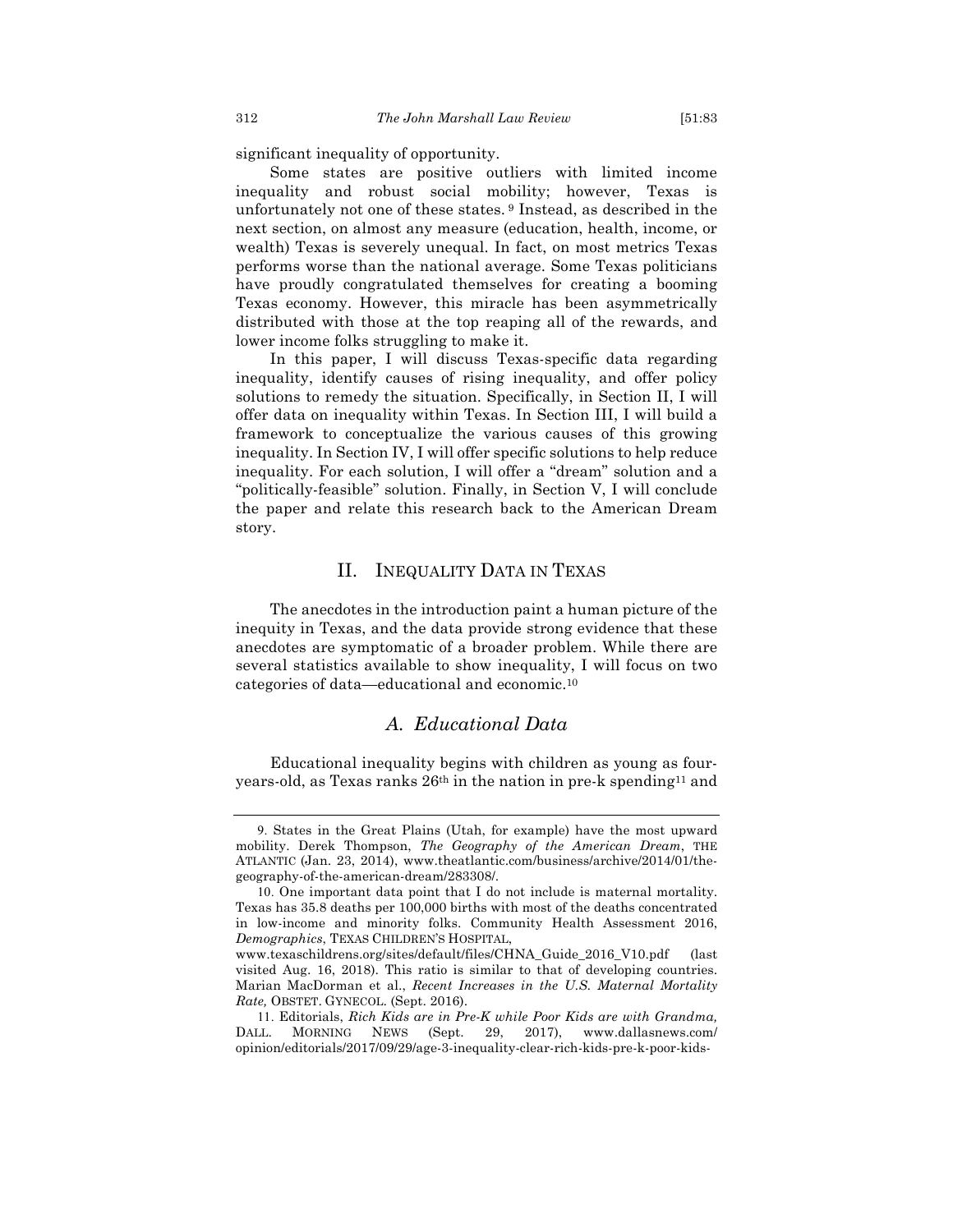only 50% of low-income students who are in pre-k in Texas are in full-day high-quality programs.<sup>12</sup> Moreover, the quality of pre-k programs in Texas is sub-par, as the National Institute of Early Education Research rated Texas' programs a two out of ten.13 While most low-income students attend low-quality pre-k programs, or do not attend pre-k at all, wealthy students attend high-quality programs that prepare them for kindergarten.14 This inequality in pre-k access results in an achievement gap that begins when kids start kindergarten. <sup>15</sup> In fact, less than 50% of low-income students are ready for kindergarten when they start.16

Unfortunately, the educational inequalities remain as students progress through school. For example, Quality Counts and Education Week gave Texas a "D" on School Finance as the funding disparity between high-income and low-income schools is greater than the national average.17 These disparities lead to academic gaps on the 8th grade standardized tests, as high-income students pass at a 92% rate while low-income students pass at a 78% rate.18 Moreover, on the high school end-of-course exams, 42% of African Americans failed whereas 23% of Caucasian students failed, and 21% of low-income students failed whereas 17% of high-income failed.19

These educational inequalities also emerge on college preparation exams. For example, on the ACT the highest score is a 36, and Caucasians score four points higher than Hispanics and five points higher than African Americans.20 Moreover, Texas law

14. Editorials, *supra* note 12.

grandma.

<sup>12.</sup> Chandra Villanueva, *Closing the Opportunity Gap: Texas Should Invest in High-Quality Full-Day Pre-K Education for Disadvantaged Students*, CENTER FOR PUBLIC POLICY PRIORITIES (Mar. 2015),

www.forabettertexas.org/images/CPPP\_PreK\_policypaper\_final.pdf (last visited Aug. 16, 2018).

<sup>13.</sup> W.S. Barnett, A.H. Friedman-Krauss, R.E. Gomez, M. Horowitz, G.G. Weisenfeld, K. Clarke Brown & J.H. Squires, *The State of Preschool 2015: State Preschool Yearbook*, NJ: NATIONAL INSTITUTE FOR EARLY EDUCATION RESEARCH (2016), www.nieer.org/state-preschool-yearbooks/the-state-ofpreschool-2015 (last visited Aug. 16, 2018).

<sup>15.</sup> Villanueva, *supra* note 12. While research from Sean Reardon has shown the kindergarten achievement gap may be shrinking, the data show only a small narrowing. Jeremy Hay, *Kindergarten Readiness Gap Between Low-Income and Higher-Income Students Shrinking*, EDSOURCE (Sept. 7, 2016), edsource.org/2016/kindergarten-readiness-gap-between-low-income-andhigher-income-students-shrinking/569055.

<sup>16.</sup> Villanueva, *supra* note 15.

<sup>17.</sup> EDUCATION WEEK, *Quality Counts 2017: State Report Cards Map: Texas* (Dec. 30, 2016), www.edweek.org/ew/qc/2017/2017-state-education-gradesmap.html.

<sup>18.</sup> TEXAS EDUCATION AGENCY, *Assessment Results,* tea.texas.gov/ student.assessment/results/.

<sup>19.</sup> *Id.*

<sup>20.</sup> ACT, THE CONDITION OF COLLEGE AND CAREER READINESS 2016*¸*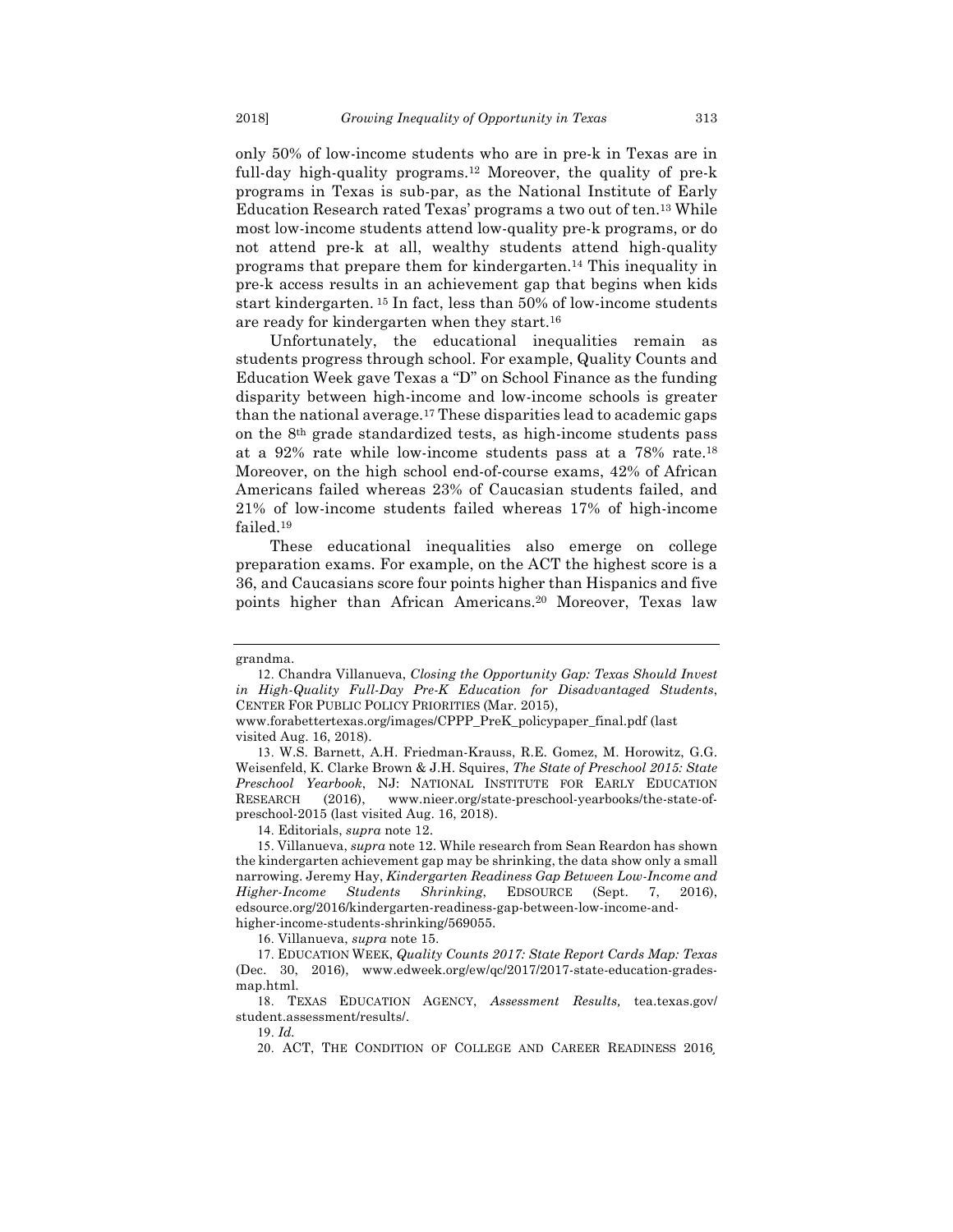requires every public university to administer the Texas Success Initiative Assessment ("TSI") to determine a student's college readiness. On the TSI, 70% of Caucasians pass (and thus do not have to take remedial classes) whereas only 58% of Hispanics and 50% of African Americans pass.21 Moreover, 74% of high-income students pass while only 54% of low-income students pass. These gaps result in minority and low-income students taking more remedial classes, which is strongly correlated with dropping out of college.22

## *B. Economic Data*

Beyond just educational data, Texas' economic data, particularly related to income distribution, wealth distribution, and residential segregation, show significant inequality.

Considering income, Texas is the 8th most unequal state in the nation with the top 1% making 26.9 times more than the bottom 99%.23 Said differently, the top 1% of Texans earn 21% of the state's income.24 When looking at wealth, the data is even worse. Over the past twenty years, the bottom 20% has lost 10% of their wealth while the top 5% has increased its wealth by 96%.25 Texas now has the 7th most unequal wealth distribution in the nation as measured by wealth controlled by top 20% vis-a-vis wealth controlled by the bottom 20%.26

Coupled with the rise in income and wealth inequality, Texas' cities also face residential segregation wherein wealthy people live with other wealthy people and poor people live with other poor people. Houston and Dallas are especially residentially segregated with Houston being the 2<sup>nd</sup> most segregated city in the nation, and

www.act.org/content/dam/act/unsecured/documents/state44\_Texas\_Web\_Secur ed.pdf (last visited Mar. 5, 2018).

<sup>21.</sup> TEXAS HIGHER EDUCATION COORDINATING BOARD, *Annual TSI School Summary Report* (Sept. 2015), www.thecb.state.tx.us/reports/PDF/6849.PDF (last visited Mar. 5, 2018).

<sup>22.</sup> Grace Chen, *Special Challenges and Support for First-Generation Community College Students*, COMMUNITY COLLEGE REVIEW (May 11, 2017), www.communitycollegereview.com/blog/special-challenges-and-support-forfirst-generation-community-college-students.

<sup>23.</sup> Economic Policy Institute, *Inequality in Texas*, www.epi.org/multimedia/unequal-states-of-america/#/Texas (citing Estelle Sommeiller, Mark Price, & Ellis Wazeter, Income Inequality in the U.S. by State, Metropolitan Area, and County, Economic Policy Institute (June 16, 2016), www.epi.org/files/pdf/107100.pdf). Mark Frank, *US State-Level Income Inequality Data*, http://www.shsu.edu/eco\_mwf/inequality.html.

<sup>24.</sup> ECONOMIC POLICY INSTITUTE, *supra* note 23.

<sup>25.</sup> CENTER FOR BUDGET AND POLICY PRIORITIES, *Income Inequality Has Grown in Texas,* www.cbpp.org/sites/default/files/atoms/files/Texas.pdf (last visited Mar. 5, 2018).

<sup>26.</sup> *Id.*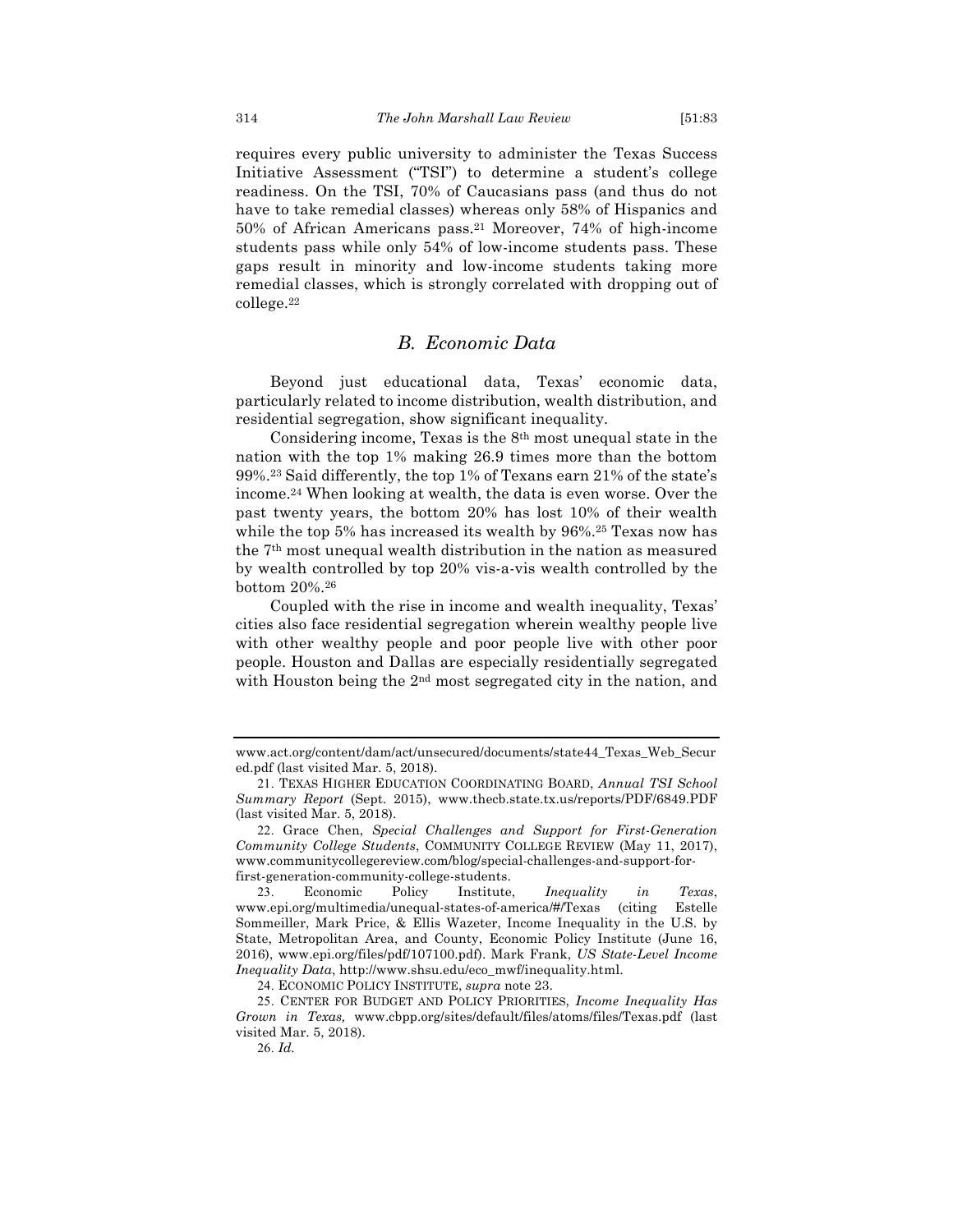Dallas being the 4th.27 Over the past twenty years, Houston has had the greatest growth in residential segregation of any city in the nation.28 By concentrating wealth in certain areas, opportunity for prosperity and social mobility is also concentrated in certain areas.

#### III. CAUSES OF GROWING INEQUALITY

While there are certainly several causes for rising inequality, rather than simply listing the causes, I will use Piketty's "r>g" analysis as a conceptual framework. Piketty argues that inequality has grown because "r," the return on capital, has grown faster than "g," the growth rate of the economy.29 Thus, those who have capital have seen their wealth rise at a faster rate than others. If we accept Piketty's framework, then other causes of inequality, such as falling minimum wage, declining union membership, and increased automation, can fall within the rising r or falling g buckets.

Piketty's framework is helpful; however, we can expand it in two ways to help us understand the causes of rising inequality. (1) Piketty does not address causes that may have decreased access to g. That is, some drivers of rising inequality make it harder for lowincome individuals to secure a piece of the economic growth. For example, inadequate Pell Grants to help students matriculate to college prevent some low-income individuals from securing a job in the growing economy and thus from accessing growth. (2) Piketty also does not explicitly conceive of causes falling into multiple buckets (e.g. causes that both increase "r" and decrease "access to g"). By making these two modifications, we can use Piketty's framework to explain the causes of rising income inequality and falling social mobility.

## *A. Systemic Causes of Rising Inequality and Falling Social Mobility*

In this section, I will outline *some* of the drivers of rising inequality and falling social mobility.30 Before beginning, let me offer two notes on this framework of r, g, and access to g. (1) Causes that increase r and/or decrease g will tend to primarily increase inequality because those at the top have more capital and thus their wealth grows faster than workers whose source of income is labor.

<sup>27.</sup> Richard Fry & Paul Taylor, *The Rise of Residential Segregation by Income*, PEW RESEARCH CENTER (Aug. 1, 2012), www.pewsocialtrends. org/2012/08/01/the-rise-of-residential-segregation-by-income/.

<sup>28.</sup> *Id.* 

<sup>29.</sup> David Grewal, *The Laws of Capitalism*, 128 HARV. L. REV*.* 626, 642 (2014) (summarizing Piketty's work).

<sup>30.</sup> This paper does not try to quantify how much each cause affects inequality or mobility, nor does it attempt to provide an exhaustive list. Instead, the paper simply lists some of the causes.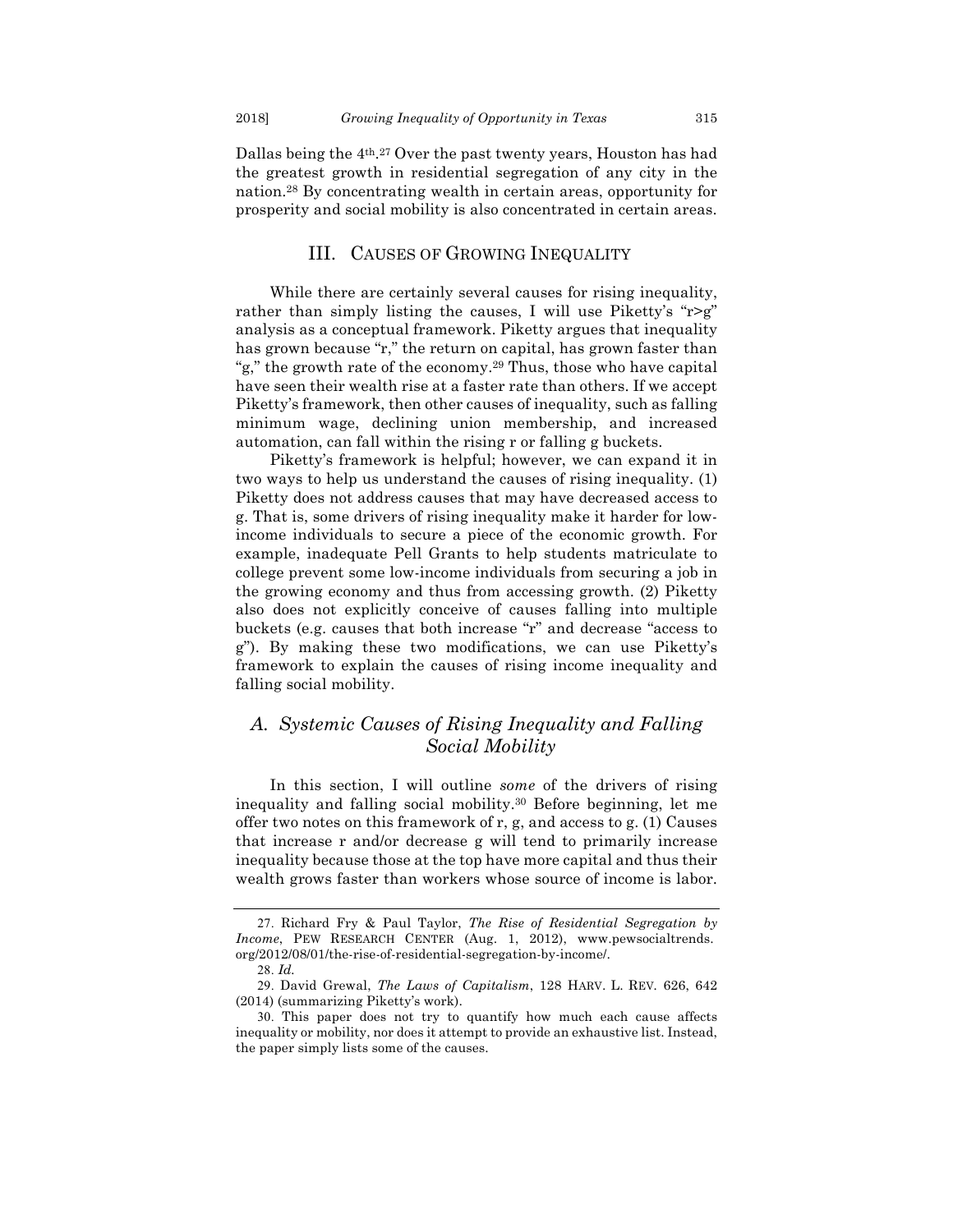(2) Causes that decrease access to g will tend to decrease social mobility as low-income individuals are less able to secure a highpaying job and escape from poverty.31

## *B. Causes that increase "r"*

#### *1. No state income tax*

The Texas Constitution prohibits a personal income tax and a business income tax,32 making Texas one of only seven states without a personal income tax,<sup>33</sup> and one of only six states without a business income tax.34 As such, business income and income generated from pass-through entities, such as partnerships, are not taxed and therefore the rate of return on capital investments increases. While the Legislature did enact a Gross Margins Tax, which tried to approximate a business income tax, it was largely unsuccessful.35

#### *2. No state estate tax*

Once individuals accumulate wealth, Texas allows residents to pass all their wealth tax free to their heirs. Unlike nearly 50% of states that have either an estate tax, inheritance tax, or both, Texas allows wealth to accumulate generation after generation with no tax consequences.36 Without an estate tax or inheritance tax, the rate of return of capital (in this case of the existing stock of wealth) is not limited by state taxes.

## *C. Causes that reduce g and reduce access to g*

Broadly speaking, most factors that reduce educational quality will tend to both reduce "g" and reduce "access to g." While there are

<sup>31.</sup> It is important to remember that increasing inequality is itself correlated with reduced social mobility. Alan B. Krueger, *The Great Utility of the Great Gatsby Curve,* BROOKINGS (May 19, 2015), www.brookings.edu/blog/socialmobility-memos/2015/05/19/the-great-utility-of-the-great-gatsby-curve/.

<sup>32.</sup> TEX. CONST. art. XXIV, § 8.

<sup>33.</sup> Chris Khan, *Is a State with no Income Tax Better or Worse?*, BANKRATE (Jan. 13, 2015), www.bankrate.com/finance/taxes/state-with-no-income-taxbetter-or-worse-1.aspx.

<sup>34.</sup> Morgan Scarboro, *State Corporate Income Tax Rates and Brackets*, TAX FOUNDATION (Feb. 27, 2017), files.taxfoundation.org/20170828112929/Tax-Foundation-FF542-8.28.pdf.

<sup>35.</sup> Scott Drenkard, *The Texas Margin Tax: A Failed Experiment*, TAX FOUNDATION (Jan. 14, 2015), files.taxfoundation.org/20170801132909/ TaxFoundation-SR226.pdf.

<sup>36.</sup> Scott Drenkard, *Does your State Have an Estate or Inheritance Tax*, TAX FOUNDATION (May 5, 2015), taxfoundation.org/does-your-state-have-estate-orinheritance-tax/.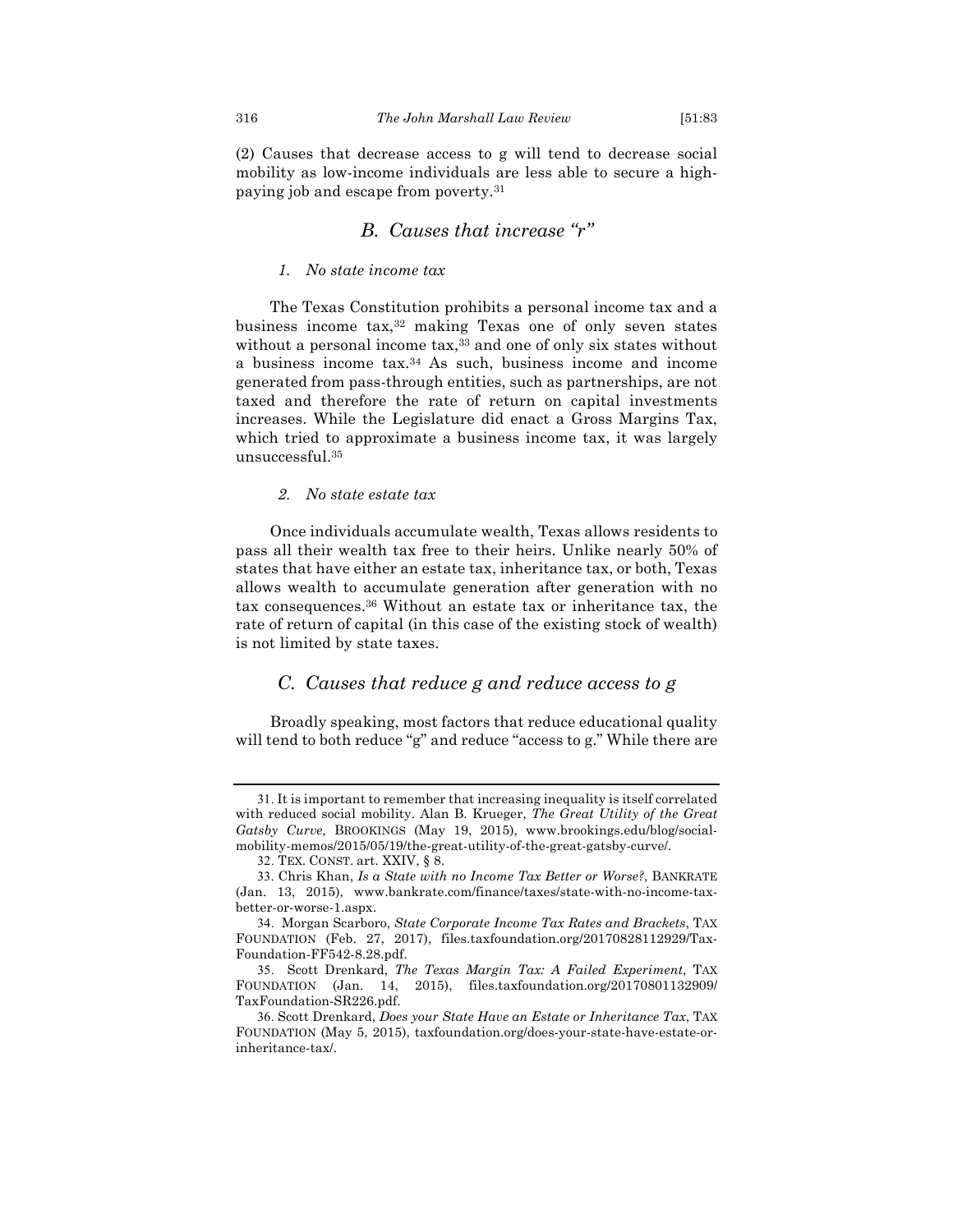many causes that fit within this bucket, I will focus on three: (1) an inequitable school finance system; (2) the rising cost of college tuition; and, (3) the widening achievement gap.

#### *1. Inequitable school finance*

The Texas Constitution requires the Legislature to provide for an "efficient system of public free schools."37 The Texas Supreme Court has interpreted this clause to require the Legislature to create a system such that (1) schools taxing at similar rates raise similar dollars and (2) each school can provide an "adequate education" for all students.38 The Texas Legislature has, however, never fully implemented this mandate; instead, the current system allows wealthy schools to raise \$1,000 more per pupil than poor schools.39 This funding disparity prevents low-income schools from hiring enough college counselors<sup>40</sup> or building adequate facilities<sup>41</sup> thereby reducing the educational attainment of its students. If lowincome students attain less human capital, economic growth slows<sup>42</sup> and students themselves are less able to partake in the economic growth.43

#### *2. Rising cost of college*

Tuition for Texas' public universities has nearly tripled in the past 12 years; however, household incomes have remained flat.44

<sup>37.</sup> TEX. CONST. art. VII, § 1.

<sup>38.</sup> *See e.g.*, Albert Kauffman, *The Texas School Finance Litigation Saga: Great Progress, Then Near Death by a Thousand Cuts*, 40 ST. MARY'S L.J. 511 (2008) (explaining the history of school finance litigation in Texas).

<sup>39.</sup> Kiah Collier, *Texas Supreme Court Rules School Funding System is Constitutional*, TEX. TRIB. (May 13, 2016, 9:00 AM),

www.texastribune.org/2016/05/13/texas-supreme-court-issues-school-financeruling/.

<sup>40.</sup> Laura Isensee, *How One Counselor in Texas Advises Hundreds of Students,* HOUS. PUBLIC MEDIA (Aug. 27, 2014, 6:30 AM), www.houstonpublicmedia.org/articles/news/2014/08/27/52797/how-onecounselor-in-texas-advises-hundreds-of-students/.

<sup>41.</sup> Bridget Balch, *Students Displaced from Mold-Ravaged Willowridge High School,* HOUS. CHRON. (Updated Aug. 4, 2017, 9:53 AM), www.houstonchronicle.com/neighborhood/fortbend/news/article/Studentsdisplaced-from-mold-ravaged-Willowridge-11733162.php.

<sup>42.</sup> Isabel Sawhill & Eleanor Krause, *Slower Economic Growth: The Role of Education and Health Care,* BROOKINGS (Sept. 20, 2016), www.brookings.edu/opinions/slower-economic-growth-the-role-of-educationand-health-care/.

<sup>43.</sup> Michael Greenstone, Adam Looney, Jeremy Patashnik & Muxin Yu, *Thirteen Economic Facts about Social Mobility and the Role of Education,* THE HAMILTON PROJECT (June 26, 2013), www.brookings.edu/wp-content/ uploads/2016/06/THP\_13EconFacts\_FINAL.pdf.

<sup>44.</sup> Benjamin Wermund, *College Tuition on the Rise in Texas, Far* 

*Exceeding Household Income Growth,* HOUS. CHRON. (Updated Apr. 27, 2016,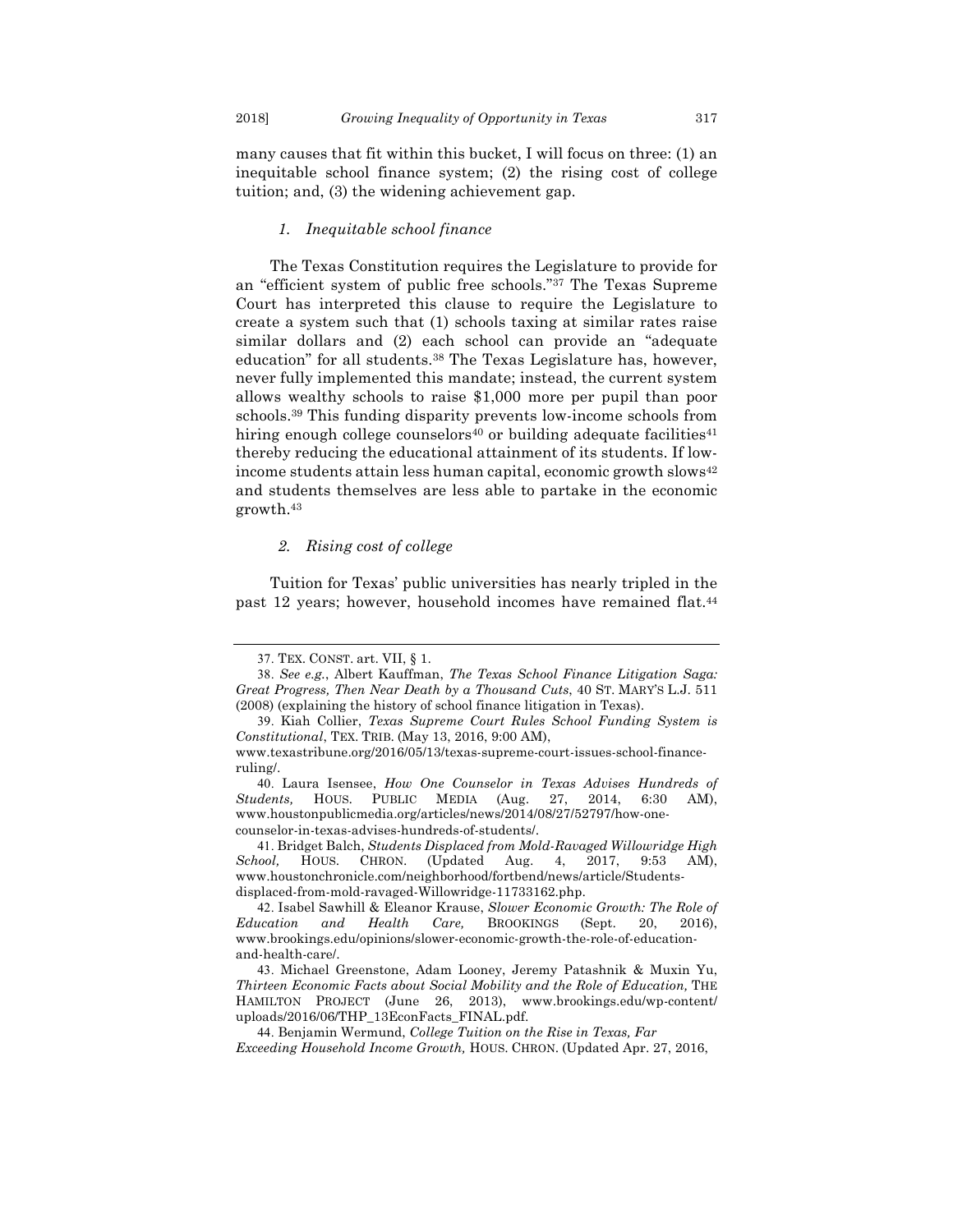This would be less concerning if the Texas Legislature had correspondingly increased scholarship funding; however, the Texas Legislature has cut scholarship funding.45 Given these financial challenges, only 9% of low-income and minority students graduate from college.46 As such, they are unable to secure high-paying jobs and economic growth stalls because their education level is lower than what it could have been.

#### *3. Achievement gap*

The two aforementioned drivers, among many others such as inadequate pre-k programs, have combined to help create an education gap between students' potential and their actual achievement. McKinsey estimated that this education gap cost the U.S. economy \$2.3 trillion.<sup>47</sup> If we assume that every state bears a proportional amount of this loss in economic output48 then this education gap could cost Texas upwards of \$40 billion, which is nearly 2.5% of the Texas economy.49

## *D. Causes that reduce "access to g"*

Like in all the previous sections, there are several causes that reduce "access to g;" however, in this section, I will focus on two: (1) lack of affordable housing in high opportunity areas and (2) the inability of low-income individuals to obtain high-paying jobs.

<sup>9:35</sup> AM), www.houstonchronicle.com/news/houston-

texas/houston/article/College-tuition-on-the-rise-in-Texas-far-7377309.php.

<sup>45.</sup> Matthew Watkins, *As Texas Higher Ed Tuition Rises, Financial Aid is Covering Less and Less,* TEX. TRIB. (Mar. 17, 2017, 12:00 AM), www.texastribune.org/2017/03/17/texas-financial-aid-becomes-less-ambitiouswhile-number-needy-students/.

<sup>46.</sup> Mikhail Zinshteyn, *The Slow Growth of College-Graduation Rates,* THE ATLANTIC (Aug. 3, 2017), www.theatlantic.com/education/archive/2016/04/theslow-growth-of-college-graduation-rates/477798/.

<sup>47.</sup> Byron Auguste, Bryan Hancock & Martha Laboissiere, *The Economic Cost of the US Education Gap,* MCKINSEY & CO. (June 2009), www.mckinsey.com/industries/social-sector/our-insights/the-economic-cost-ofthe-us-education-gap.

<sup>48.</sup> Assuming the amount of loss is borne proportionally is likely conservative given that Texas as a bigger state likely bears a greater burden of costs and potential benefits from policy change.

<sup>49.</sup> To make this calculation, I divided \$2.3 trillion by 51 (50 states and the District of Columbia) to get about \$40 billion. The Texas economy is about \$1.6 trillion. Mark J. Perry, *If New York is Spain and California is Brazil, What is Texas?*, NEWSWEEK (June 22, 2015, 11:27 AM), www.newsweek.com/if-newyork-spain-and-california-brazil-what-texas-344702). I then divided 40 billion by \$1.6 trillion to get 2.5%. Moreover, research from the Brookings Institute has shown that increased educational attainment is the key to social mobility or "accessing g." Michael Greenstone et. al, *supra* note 43.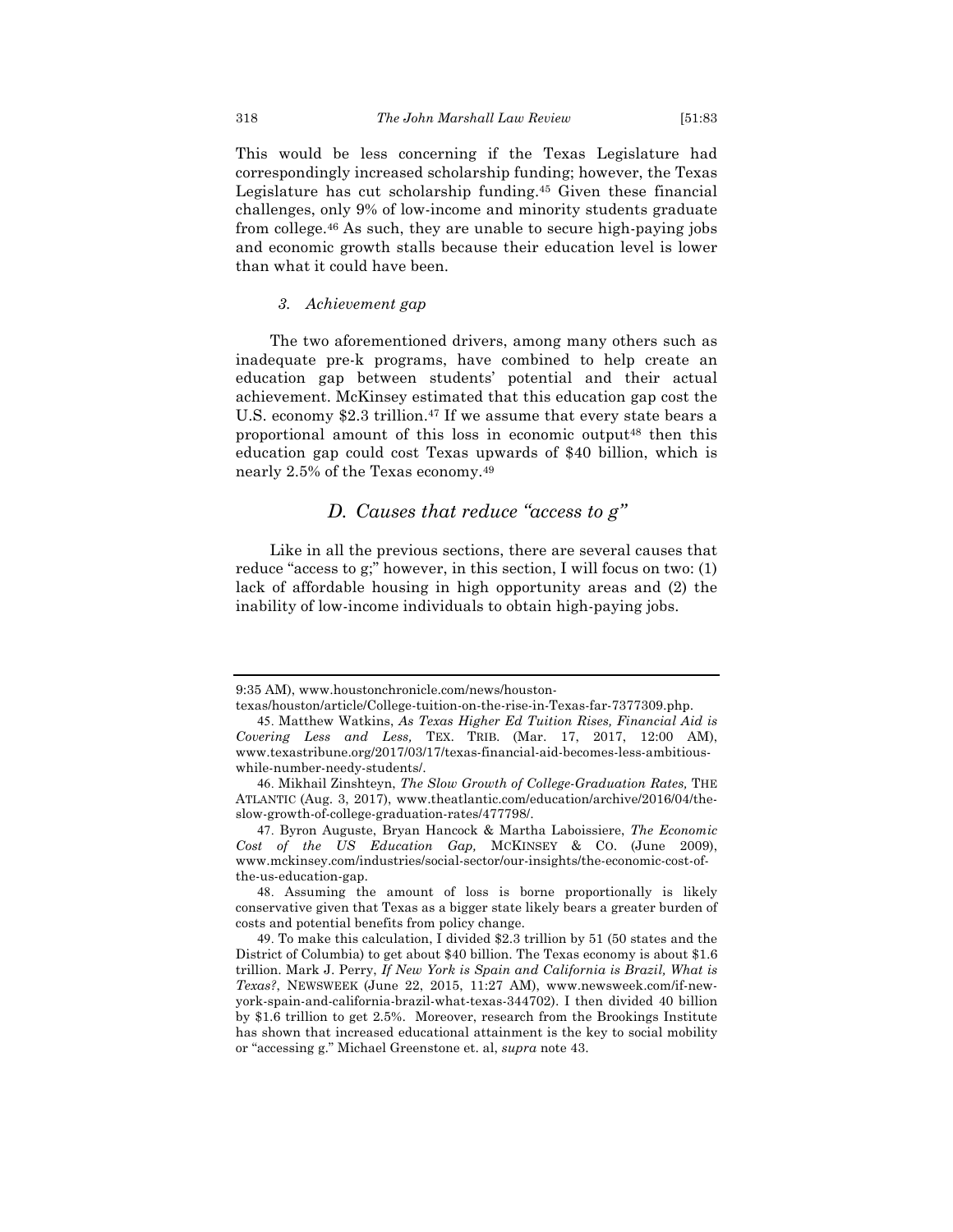#### *1. Lack of affordable housing in high opportunity areas*

Cities currently provide affordable housing by both building public housing and providing Section 8 vouchers that families can then use at privately-owned apartments. Research from Raj Chetty et al. shows that the location of the affordable housing units matters because: (1) the neighborhood one lives in determines future outcomes; and, (2) some neighborhoods have a significantly higher effect on reducing poverty, improving life expectancy, and increasing social mobility.50 Thus, concentrating low-income individuals in low-opportunity areas prevents them from attending high-quality schools, securing high-paying jobs, or achieving social mobility (i.e. "access to g").

Unfortunately, most public housing units are concentrated in low-income, relatively lower-opportunity areas.<sup>51</sup> In Houston, for example, only six of the city's several hundred public housing developments are in the highest opportunity parts of the city.52 Similarly, the vast majority of Section 8 vouchers are used for units within low-opportunity, high-poverty areas.<sup>53</sup> This problem is especially pronounced because Texas law prohibits municipalities from requiring apartment owners to accept Section 8 vouchers.54 As such, apartment owners in wealthy areas routinely reject qualified applicants solely because their method of payment is a Section 8 voucher.55

In 2015, the Supreme Court ruled in *Texas Department of Housing & Community Affairs v. Inclusive Communities Project, Inc.* that disparate-impact claims are cognizable under the Fair Housing Act and endorsed Housing and Urban Development's ("HUD") burden-shifting framework for proving such claims.56 HUD also passed a rule that requires cities to "affirmatively further fair housing" and ensure affordable housing is built in high-opportunity

<sup>50.</sup> Raj Chetty, Nathaniel Hendren & Lawrence Katz, *The Effects of Exposure to Better Neighborhoods on Children: New Evidence from the Moving to Opportunity Project*, 106 AM. ECON. REV. 4 (2015).

<sup>51.</sup> Daniel Hartley, *Public Housing, Concentrated Poverty, and Crime*, FED. RESERVE BANK OF CLEVELAND (Oct. 6, 2014), www.clevelandfed.org/newsroomand-events/publications/economic-commentary/2014-economic-

commentaries/ec-201419-public-housing-concentrated-poverty-and-crime.aspx. 52. Charlie Duncan, *Report: No Good Choice for Houston's Housing Choice Voucher Holders*, TEXAS LOW INCOME HOUS. INFO. SERV. (Nov. 21, 2015), texashousers.net/2015/11/21/report-no-good-choice-for-houstons-housingchoice-voucher-holders/.

<sup>53.</sup> *Id.* 

<sup>54.</sup> S.B. 267, 2014 Leg., 84th Sess., (Tx. 2015).

<sup>55.</sup> John Henneberger, *Suit Filed to Overturn Texas prohibition on Source of Income Protection for Voucher Holders* (Nov. 21, 2015), texashousers.net/ 2017/02/17/suit-filed-to-overturn-tx-statute-outlawing-municipal-ordinancesto-prohibit-discrimination-against-recipients-of-federal-housing-vouchers/.

<sup>56.</sup> Texas Dep't of Hous. & Cmty. Affairs v. Inclusive Communities Project, Inc*.*, 135 S. Ct. 2507, 2532, 192 L. Ed. 2d 514 (2015).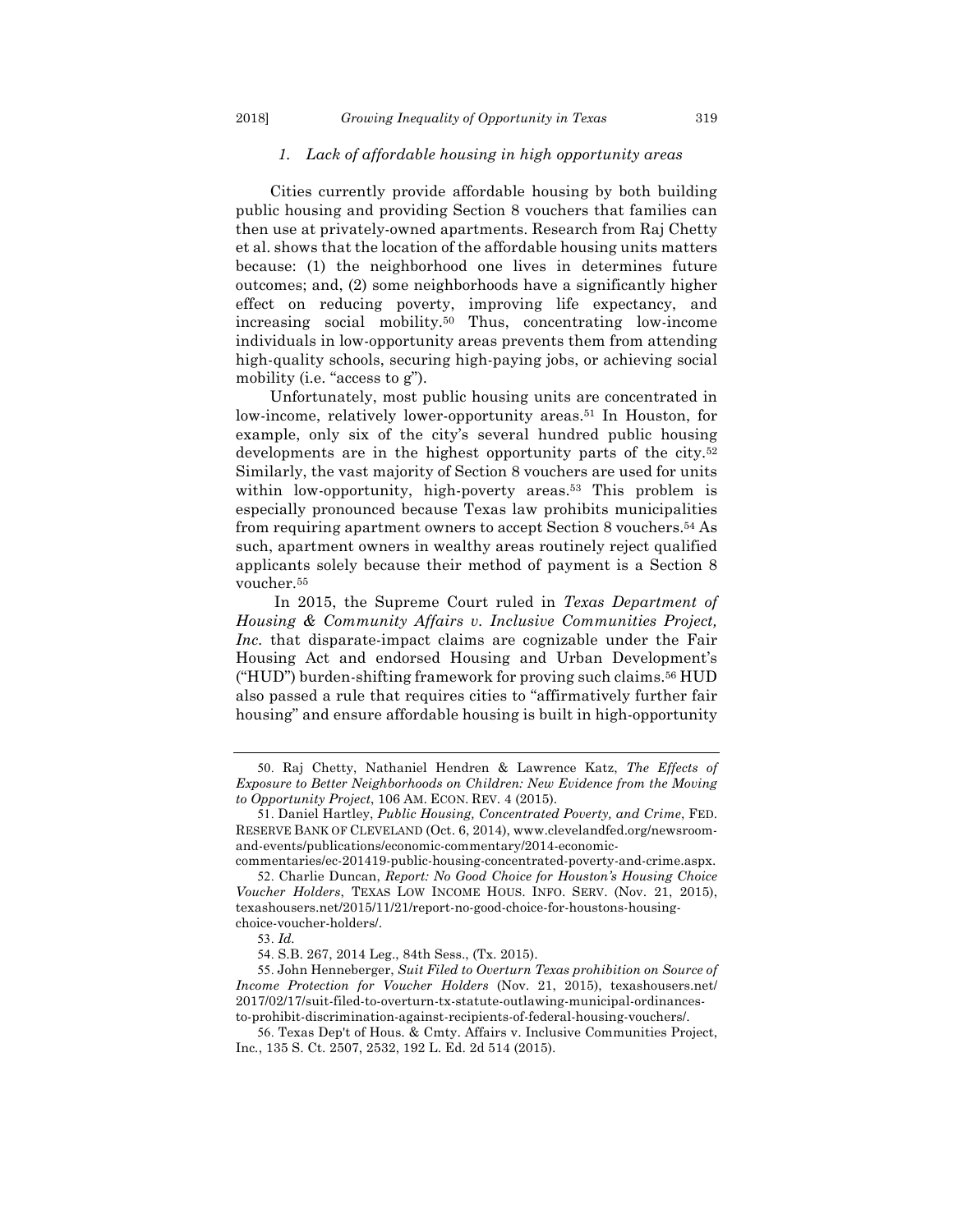areas.57 Nevertheless, the Trump administration is planning to roll back experiments that cities like Dallas have taken to offer affordable housing recipients access to high-opportunity areas.58 The upshot is that despite the Supreme Court's ruling and HUD's rule, more affordable housing will be restricted to low-income, lowopportunity areas which will leave low-income families less able to access economic growth.

#### *2. Inability of low-income Texans to secure high-paying jobs*

One of the major drivers of growing income inequality is that low-income workers have been locked in low-wage jobs. Thus, while the economy has continued growing, low-income workers have been unable to access this growth. Several factors have driven this inability to secure a greater piece of the economic growth.

Firstly, Texas has not raised the minimum wage above that of the federal government and thus many Texans are mired in lowpaying jobs with a wage that has decreased in real terms over time.59 Secondly, Texas is a right-to-work state, which has reduced the rate of unionization to 4.8%60 as compared with nearly 10.7% nationwide as of January 2017.61 Weak unions prevent workers from bargaining for more of their productivity gains. Moreover, unions have traditionally advocated for policies that improve social mobility, so with weaker unions, politicians are less likely to pursue such policies.<sup>62</sup> Thirdly, in 2008 Governor Perry's office produced a report underscoring the need for Texas to focus on middle-skill jobs (welding, oil and gas technicians, etc.) for which apprenticeships are crucial.63 The state, however, has underinvested in these apprenticeships that are especially important for low-income

<sup>57.</sup> *Affirmatively Furthering Fair Housing,* U.S. DEPT. OF HOUS. & URBAN DEV., https://www.huduser.gov/portal/affht\_pt.html (last visited Mar. 5, 2018).

<sup>58.</sup> Alana Semuels, *Trump Administration Puts on Hold an Obama-Era Desegregation Effort,* THE ATLANTIC (Aug. 30, 2017), www.theatlantic.com/business/archive/2017/08/trump-hud/538386/.

<sup>59.</sup> Drew DeSilver, *5 Facts about Minimum Wage,* PEW RESEARCH CENTER (Jan. 4, 2017), www.pewresearch.org/fact-tank/2017/01/04/5-facts-about-theminimum-wage/.

<sup>60.</sup> Sheryl Jean, *Union membership remains flat in Texas, dips nationwide,*  DALL. MORNING NEWS (Jan. 2015), www.dallasnews.com/ business/business/2015/01/23/union-membership-rate-remains-flat-in-texasdips-nationwide.

<sup>61.</sup>*Union Members Summary*, BUREAU OF LABOR STATISTICS (Jan. 26, 2017), www.bls.gov/news.release/union2.nr0.htm.

<sup>62.</sup> David Madland & Nick Bunker, *Unions Make Democracy Work for the Middle Class*, CENTER FOR AMERICAN PROGRESS ACTION FUND (Jan. 25, 2012, 9:00 AM), www.americanprogressaction.org/issues/economy/reports/2012/ 01/25/10913/unions-make-democracy-work-for-the-middle-class/.

<sup>63.</sup> TEXAS WORKFORCE INVESTMENT COUNCIL, *The Demand for Middle-Skills jobs in the United States and Texas* (June 2008), gov.texas.gov/uploads/files/organization/twic/Demand\_Middle\_Skills.pdf.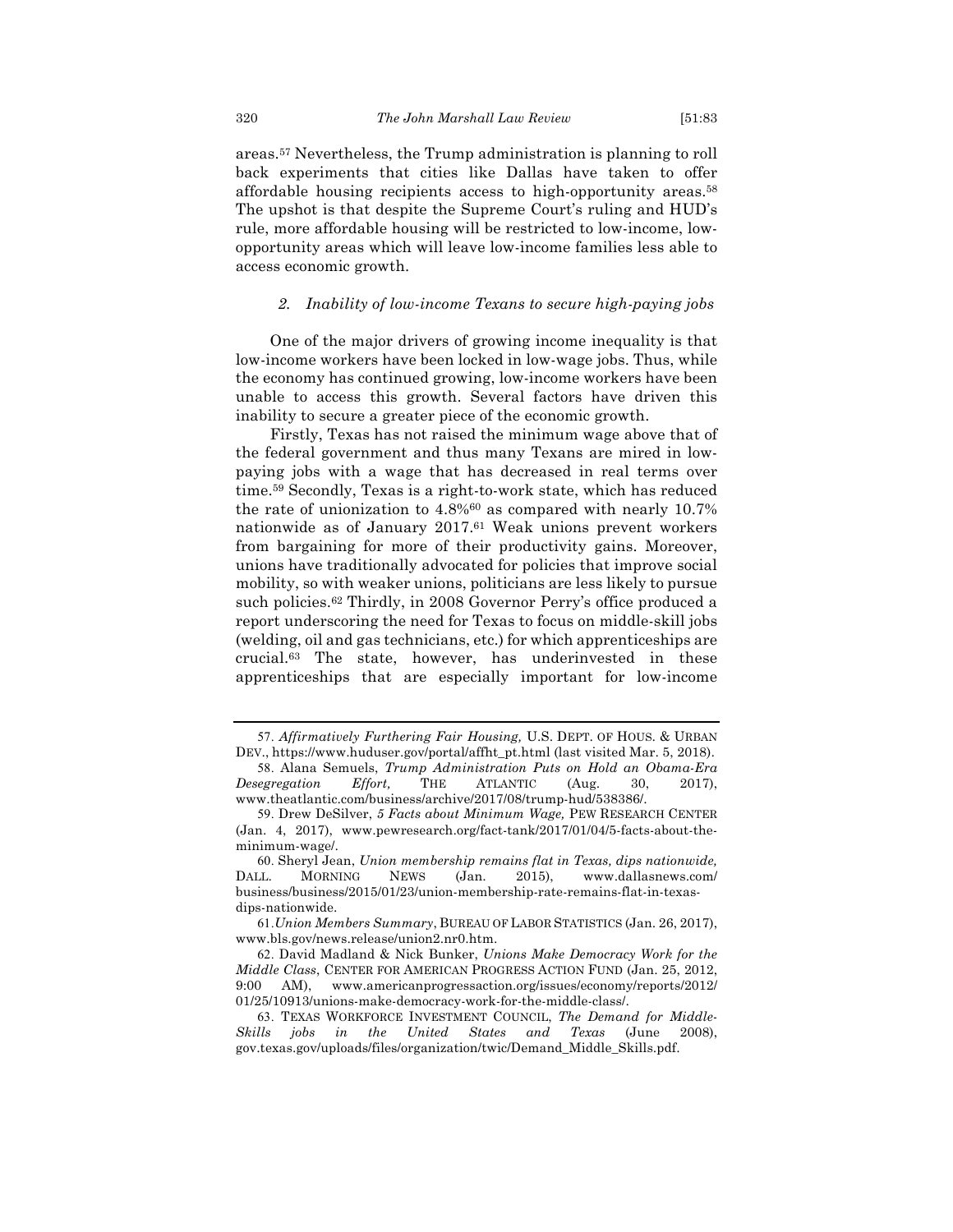students who lack the social capital to find internships to secure an on-ramp to a high-paying job.

## IV. POLICY SOLUTIONS

In this section, I will lay out policy solutions to reduce income inequality and expand social mobility. For each policy, I will suggest both a dream solution that would do the most good and a realistic solution that is more politically-feasible. Rather than simply listing the policies, I will group them according to the framework developed in the previous section. To review, Piketty argued that the rise in inequality as driven by "r">"g." Yet his story fails to account for the factors that affect access to economic growth (what I have called "access to g") and the possibility that drivers and solutions can address multiple buckets (i.e. both "r" and "g"). As such, my policy solutions are grouped by whether they: (1) reduce "r" only; (2) increase "g" only; (3) increase access to "g" only, or (4) affect some combination of "r," "g," and "access to g."

## *A. Policies reducing "r" only*

#### *1. Gross Margins Tax*

In 2007, Texas created a Gross Margins tax to tax certain business income. In theory, such a tax should tax all income generated by businesses; however, the tax was needlessly complex and littered with exemptions.64 Because of these exemptions, the tax never reached its revenue-generating goals—lawmakers projected it would raise \$5.9 billion, but it only raised \$4 billion.65 A more robust gross margins tax would reduce "r" as after-tax gains from business investments would be lower.

a. Dream Scenario: Increase the tax rate to fully reach the \$5.9 billion goal

The tax rates within the Gross Margins tax are too low to generate the revenue needed by the state. Texas could therefore increase the tax rates progressively so that businesses with higher profits face a higher tax rate. This ideal solution would reduce "r" and bring in revenue needed to fund other priorities. Given the Texas Legislature's opposition to ever increasing taxes and the political gymnastics needed to enact the original Gross Margins tax,

<sup>64.</sup> Scott Drenkard, *The Texas Margin Tax: A Failed Experiment*, TAX FOUNDATION (Jan. 14, 2015), taxfoundation.org/texas-margin-tax-failedexperiment/.

<sup>65.</sup> *Id.*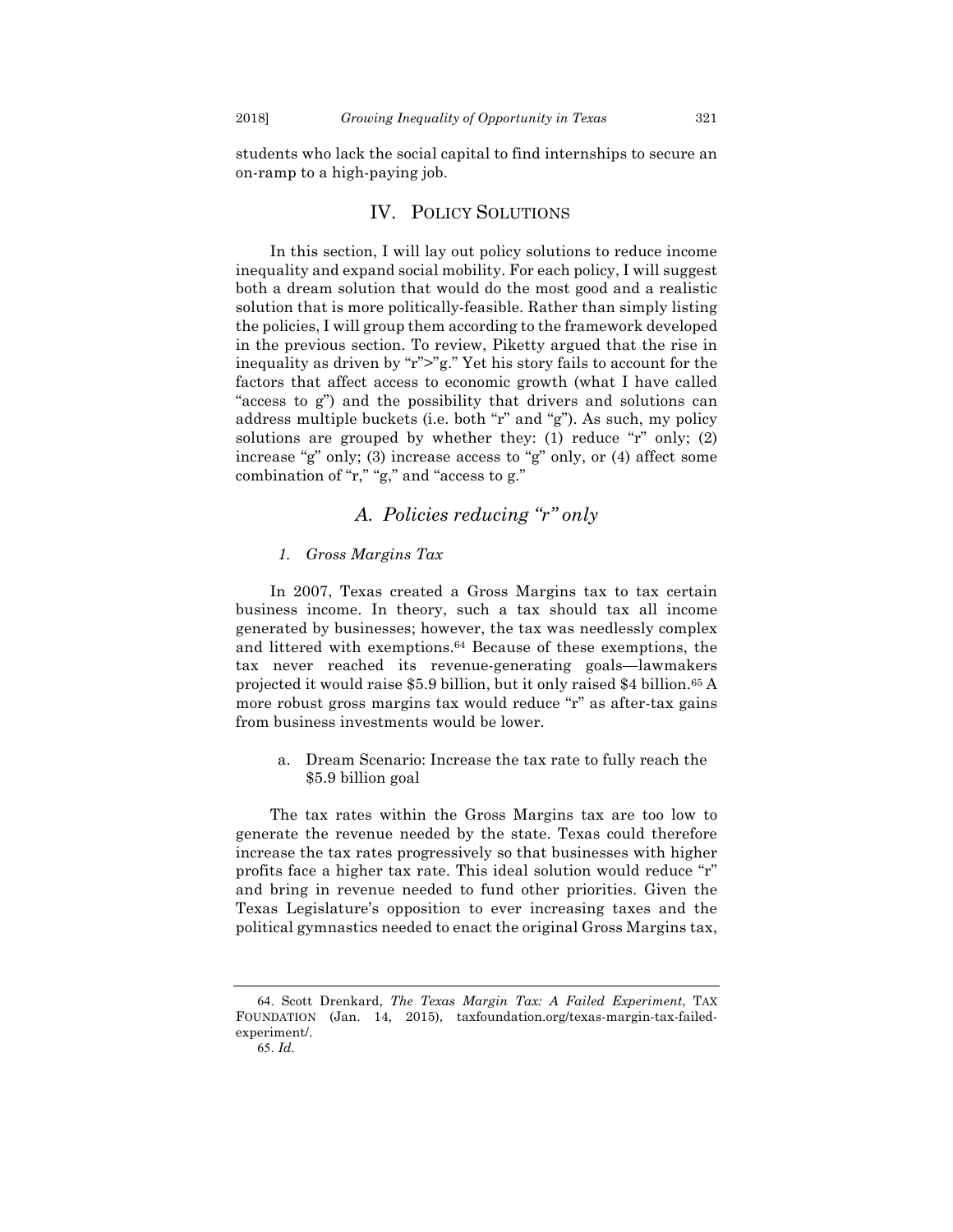it is unlikely this solution is politically feasible.<sup>66</sup>

b. Politically Viable Solution: Remove exemptions from the Gross Margins Tax

Currently, the Gross Margins tax is complex with four different methods for calculating taxable income with businesses finding every loophole to reduce their taxable income.67 As such, the Legislature could vote to repeal these exemptions and establish one uniform method for calculating taxable income. Removing exemptions may be more politically feasible than increasing tax rates, as there is widespread agreement that a broader tax base is better (if only for the sake of simplicity).68 If the Legislature removed these exemptions, it would raise some revenue and perhaps reduce "r."

#### *2. Minimum wage*

Over the past 40 years, productivity has increased significantly; however, the minimum wage has barely moved.69 In fact, in real terms, the minimum wage is lower today than it was in 1960's, 1970's, or 1980's.70 Texas has not created its own minimum wage, so Texans are subject to the federal minimum wage.71 Nationwide, however, there is support for increasing the federal minimum wage, as 74% of Americans (including 58% of Republicans) support increasing the minimum wage to \$9.72 Like the nation as a whole, the majority of Texans support raising the minimum wage.73 Increasing the minimum wage will reduce "r" because the returns to capital will fall relative to the returns to labor. In other words, those who own businesses will see their

70. Stacked Deck, *How the Dominance of Politics by the Affluent & Business Undermines Economic Mobility in America*, DEMOS, www.demos.org/databyte/real-value-federal-minimum-wage-1968-2012.

71. Garrett Groves, Jennifer Lee, & Katherine Strandberg, *It's Time to Raise the Minimum Wage in Texas, Center for Public Policy Priorities* (April 2015), forabettertexas.org/images/EO\_2015\_04\_MinWage\_report.pdf.

72. Niv Ellis, *Poll: Bipartisan majority supports raising minimum wage*, THE HILL (June 1, 2017, 12:01 PM), thehill.com/homenews/335837-poll-bipartisanmajority-supports-raising-minimum-wage.

<sup>66.</sup> Ross Ramsey, *UT/TT Poll: Voters Want Budget Cuts but Don't Like Options*, TEX. TRIB., (Feb. 21, 2011),www.texastribune.org/2011/02/21/uttexastribune-poll-mixed-signals-on-budget-cuts/.

<sup>67.</sup> *Id.*

<sup>68.</sup> Scott Greenberg, *Options for Broadening the U.S. Tax Base*, TAX FOUNDATION (Nov. 24, 2015), taxfoundation.org/options-broadening-us-taxbase/.

<sup>69.</sup> Ben Olinsky, *6 Policies to Combat Inequality,* CENTER FOR AMERICAN PROGRESS (Jan. 28, 2014. 2:07 PM), www.americanprogress.org/issues/ economy/news/2014/01/28/82929/6-policies-to-combat-inequality/.

<sup>73.</sup> Groves, Lee, & Strandberg, *supra* note 71.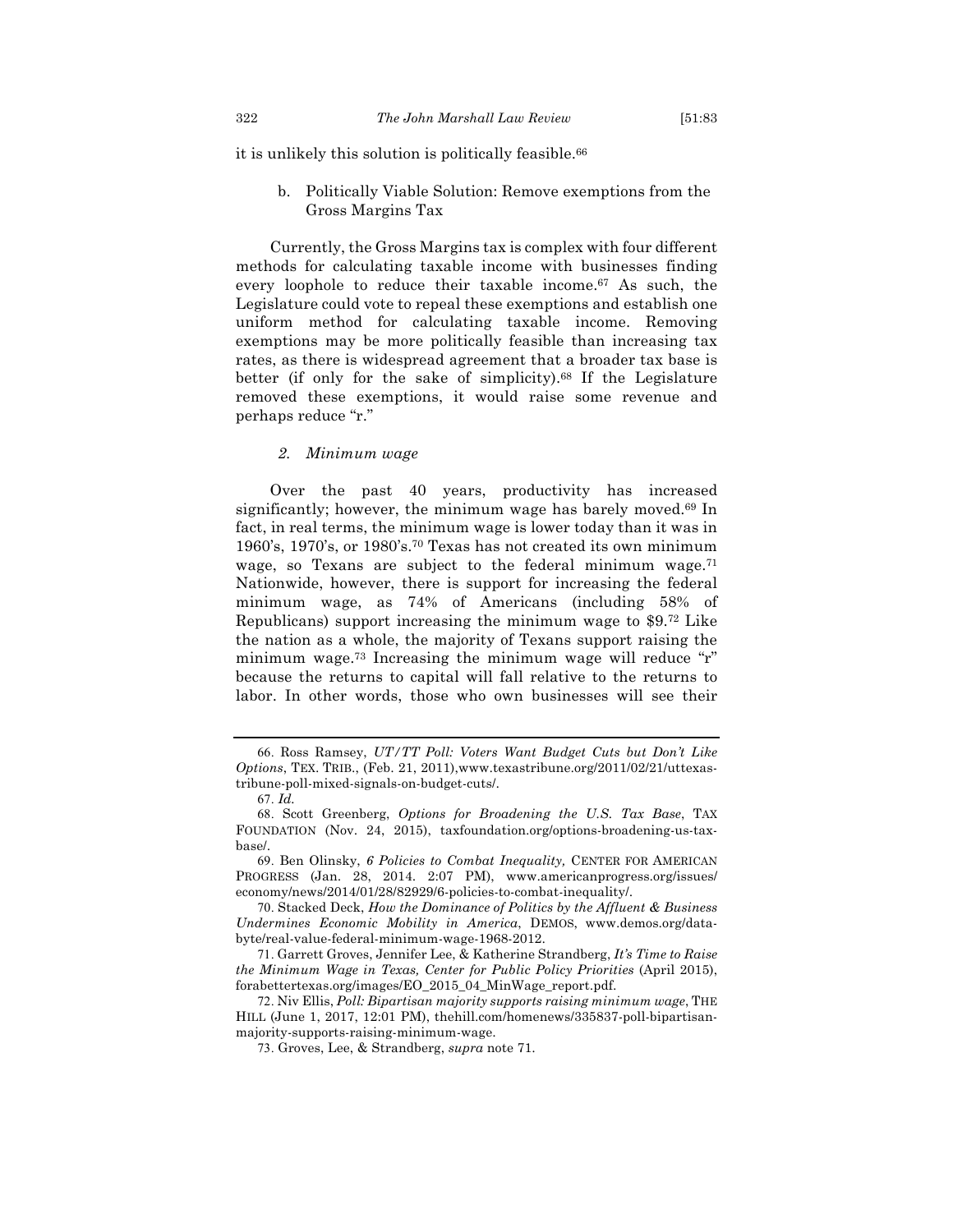returns fall as they must share more of their profits with labor.

The immediate counterargument to any proposal to increase minimum wage is that it will slow economic growth and result in job-loss.74 At the extreme, this is likely true—if tomorrow the government mandated a \$100 per hour minimum wage, companies would lay off workers and economic growth would slow. However, at the other extreme, if tomorrow the government announced that over the next ten years the minimum wage would increase from \$7.25 per hour to \$7.26 per hour, there would likely be no employment impacts or reductions in economic growth. This contrived thought experiment suggests that there is some cut-off wherein a minimum wage increase goes from not affecting jobs and economic growth to causing job loss and reducing economic growth. While the exact threshold is unclear, research from the Congressional Budget Office<sup>75</sup> and academics<sup>76</sup> suggests that a moderate increase from \$7.25 per hour to \$9 per hour phased in over a few years likely has limited to no impact on jobs or economic growth. In fact, a meta-analysis of studies on minimum wage increases estimates that there is essentially zero employment impact from raising the minimum wage to \$9 per hour or \$10.10 per hour.77

Conservatives will point to the recent study showing that Seattle's minimum wage increase from \$9.47 per hour to \$15 per hour resulted in job loss.<sup>78</sup> They will argue that this study proves that increasing the minimum wage results in job loss. However, there are several reasons why this study should not be regarded as the final word for a potential minimum wage increase in Texas. Firstly, the minimum wage was raised to \$15 per hour, which is much higher than anything I would propose for Texas. Secondly, the increase was phased in over three years, which is quicker than what Texas should do. Finally, there were data limitations within the study such that it did not present the full picture.79 Nevertheless, even if a moderate minimum wage increase resulted in a slight decrease in jobs or economic growth (i.e. slight reduction in "g") it

<sup>74.</sup> *See e.g.,* Michael Saltsman, *The Record Is Clear: Minimum Wage Hikes Destroy Jobs*, FORBES (Apr. 2013), www.epionline.org/oped/the-record-is-clearminimum-wage-hikes-destroy-jobs/.

<sup>75.</sup> Jared Bernstein, *The Impact of a Minimum Wage Increase,* N.Y. TIMES (Feb. 18, 2014, 5:40 PM), economix.blogs.nytimes.com/2014/02/18/the-impactof-a-minimum-wage-increase/.

<sup>76.</sup> Douglas Hall, *Raising the Federal Minimum Wage to \$10.10 Will Not Lead to Job Loss*, ECONOMIC POLICY INSTITUTE (Feb. 12, 2014, 7:00 PM), www.epi.org/blog/raising-federal-minimum-wage-will-not-lead-to-job-loss/.

<sup>77.</sup> Michelle Brown, *Minimum Wage Meta Analysis: Evidence Over Theory*, MSNBC (Updated Sept. 13, 2013, 8:47 AM), www.msnbc.com/martinbashir/minimum-wage-meta-analysis-evidence-over-the.

<sup>78.</sup> Jeff Guo, *The Controversial Study Showing High Minimum Wages Kill Jobs, Explained*, VOX (June 27, 2017, 12:00 PM), www.vox.com/policy-andpolitics/2017/6/27/15879346/study-high-minimum-wage-job-killer-seattle. 79. *Id.*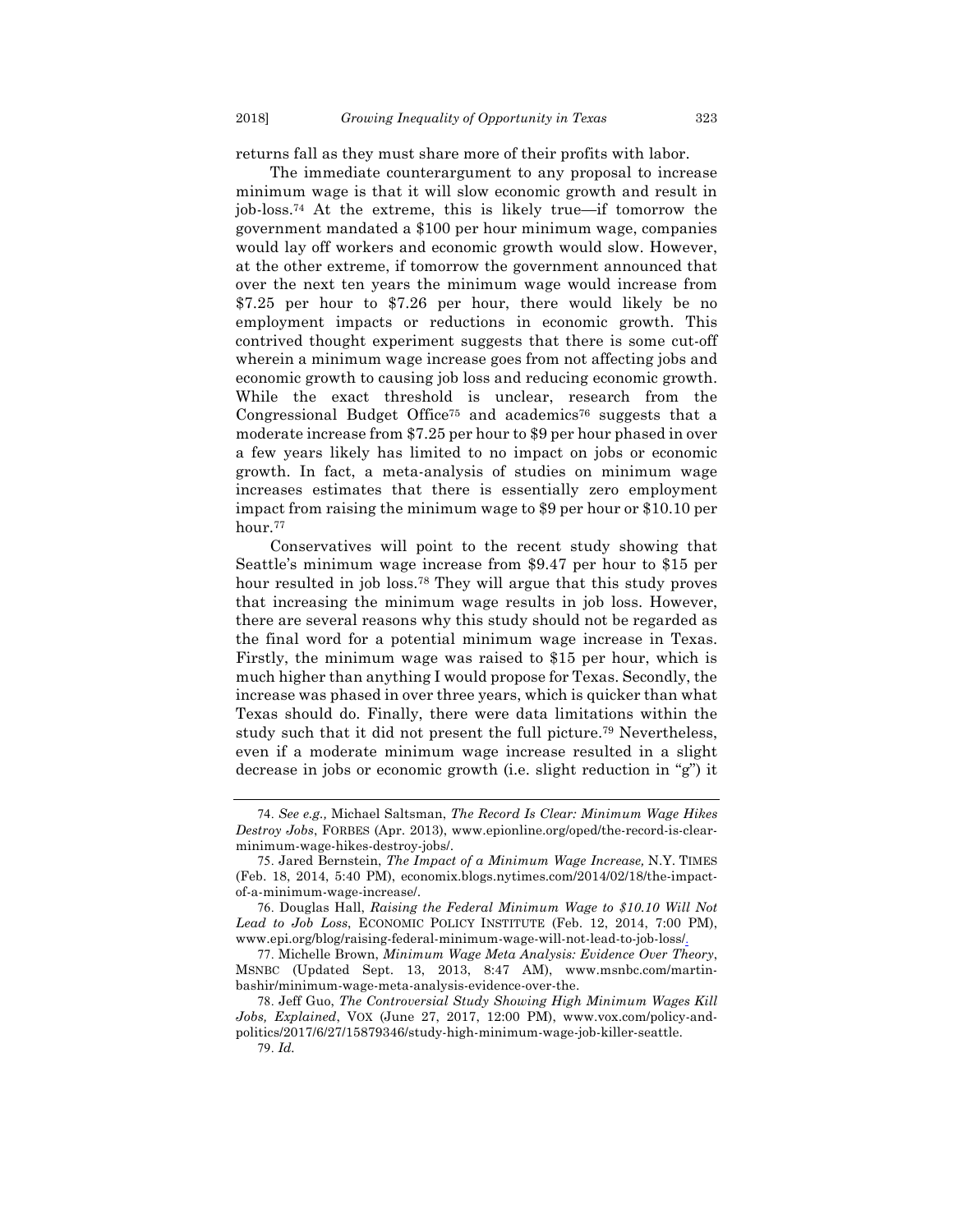would still be beneficial because of the reduction in "r."

a. Dream Scenario: Raise Texas minimum wage to \$10.10 per hour

In Texas, an increase in the minimum wage would benefit 2.4 million Texans of whom 60% are between the age of 25 and 54, 50% are kids, and more than 50% are minority.80 Raising the minimum wage to \$10.10 per hour, or even just \$9.00 per hour, over five years would increase the incomes of several low-income Texans and reduce inequality.<sup>81</sup> While this solution may not be politicallyfeasible given the conservative make-up of the Texas Legislature, it would reduce "r" as returns to capital would fall slightly.

b. Politically Feasible Solution: Index minimum wage to inflation; repeal HB 804; require government contractors to pay a living wage

While raising the minimum wage to \$10.10 per hour may be tough, there are three other steps the Legislature can take. Firstly, the Legislature can index Texas' minimum wage to inflation. Currently, the federal minimum wage, which Texas follows because it does not have its own minimum wage, is not indexed to inflation and thus its real value is eroded every year.82 Indexing the minimum wage to inflation will ensure low-income Texans are not losing money every year. Given that inflation is relatively low, this would result in low increases in the minimum wage and thus likely not result in job loss. Secondly, the Legislature should repeal HB 804, which prevents municipalities from setting their own minimum wages.83 Texans pride themselves on local control and therefore should allow municipalities to experiment with setting their own minimum wage. Thirdly, the Legislature should require all state government contractors to pay their workers \$9 per hour.84 These three steps are not systemic overhauls; however, they will all increase pay for low-wage workers, reduce "r," and decrease inequality.

<sup>80.</sup> *Id.* 

<sup>81.</sup> GROVES, LEE, & STRANDBERG, *supra* note 71.

<sup>82.</sup> Drew DeSilver, *5 Facts about Minimum Wage*, PEW RESEARCH CENTER (Jan. 4, 2017), www.pewresearch.org/fact-tank/2017/01/04/5-facts-about-theminimum-wage/.

<sup>83.</sup> BILL ANALYSIS, ECONOMIC DEV. COMM. REPORT, H.B. 804, 2003 Leg., 78th Sess., (Tx. 2003), www.capitol.state.tx.us/tlodocs/78R/ analysis/pdf/HB00804H.pdf#navpanes=0.

<sup>84.</sup> The federal government passed a similar order in 2017. Sara Gorajski, Department of Labor Issues Notice of 2017 Minimum Wage Increase for Federal Contractors, LITTLER (Sept. 20, 2016), www.littler.com/publicationpress/publication/department-labor-issues-notice-2017-minimum-wageincrease-federal.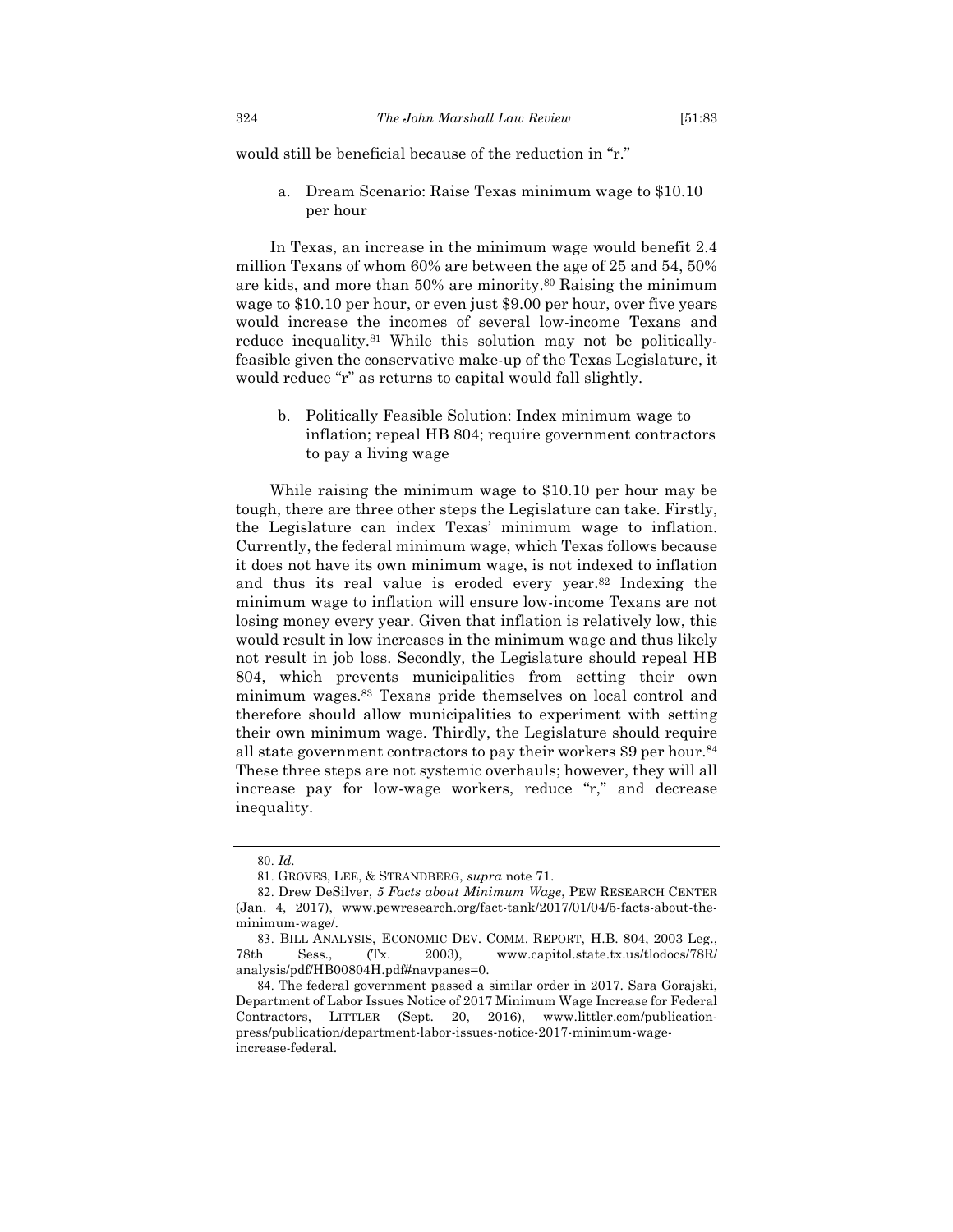## *B. Policies increasing g and access to g*

#### *1. High-quality pre-k*

Research has demonstrated the efficacy of pre-k in boosting economic growth and helping low-income students overcome the achievement gap.85 Pre-k can therefore increase both "g" by boosting human capital and "access to g," by helping more low-income students succeed in school, matriculate to college, and ultimately access higher paying jobs.

As explained in Section IIA, only half of low-income Texans are enrolled in a high-quality pre-k program, and national rankings place Texas near the bottom in both access to pre-k and quality of pre-k programs.<sup>86</sup> This occurs despite bipartisan support for pre-k;<sup>87</sup> in fact, Texas' Republican Governor Greg Abbott has led the charge in advocating for increased spending on pre-k.88 In 2015, Governor Abbott succeeded in securing nearly \$120 million for grants to support local school districts' pre-k programs.89 However, in 2017, the Texas Legislature defunded Governor Abbott's grant program leaving many low-income students with no option for pre-k.<sup>90</sup>

a. Dream Scenario: Fully fund pre-k for all low-income students statewide

Following the lead of San Antonio, Texas should authorize a 0.125% increase in the sales tax to fund high-quality, full-day, prekindergarten for low-income students.91 Funding universal, high-

unfunded/OtlN9KtUN5wBrgGAN3Z1WM/.

<sup>85.</sup> *Pre-kindergarten: What the Research Shows,* CENTER FOR PUBLIC EDUCATION, www.centerforpubliceducation.org/Main-Menu/Pre-kindergarten/ Pre-Kindergarten/Pre-kindergarten-What-the-research-shows.htm (last visited Mar. 5, 2018).

<sup>86.</sup> *Id.* 

<sup>87.</sup> Alia Wong, *The Bipartisan Appeal of Pre-k,* THE ATLANTIC (Oct. 23, 2015), www.theatlantic.com/education/archive/2015/10/pre-k-vs-college/ 412048/.

<sup>88.</sup> Julie Chang, *Gov. Greg Abbott's Signature Pre-K Program in Danger of Going Unfunded*, MY STATESMAN (Mar. 10, 2017, 2:12 PM), www.mystatesman.com/news/state--regional-govt--politics/gov-greg-abbottsignature-pre-program-danger-going-

<sup>89.</sup> Julie Chang, *Texas School Districts Receive \$116 million in Pre-K Grants,*  MY STATESMAN (July 5, 2016, 5:42 PM), www.mystatesman.com/news/state- regional-govt--politics/texas-school-districts-receive-116-million-pregrants/hqCGOPvq4jdaAGd9mk7q6K/.

<sup>90.</sup> Editorial, *When will Texas Provide Real Help to Improve Pre-k?,* THE DALLAS MORNING NEWS (June 15, 2017), www.dallasnews.com/ opinion/editorials/2017/06/15/will-texas-provide-real-help-improve-pre-k.

<sup>91.</sup> Erick Trickey, *How Julián Castro Bet on 4-Year-Olds to Transform San Antonio*, POLITICO MAGAZINE (Aug. 17, 2017), www.politico.com/ magazine/story/2017/08/17/san-antonio-pre-k-program-mayor-julian-castro-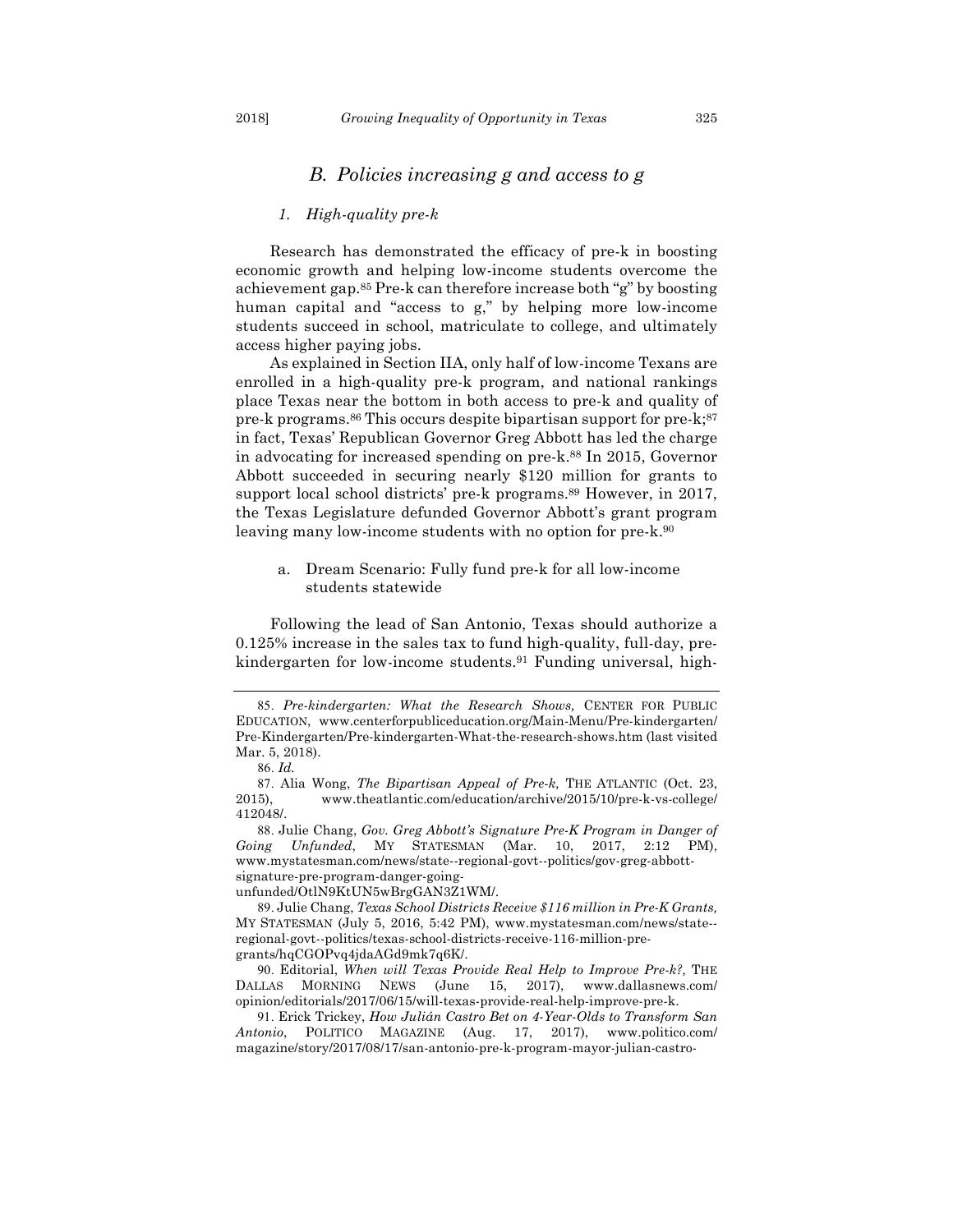quality pre-k will not only boost economic growth in Texas but also ensure more low-income students can access that economic growth.

While some will argue this policy is politically unfeasible or regressive, considering the case of San Antonio is instructive. Regarding political feasibility, marshalling the support of the powerful business community can help ensure the bill's passage.92 Regarding regressivity, the Legislature can consider applying the tax only to certain items. By exempting more items, the tax can become less regressive. However, even if there are no exemptions, the tax's regressivity is in-part balanced out by the targeted spending on programs for low-income individuals.

b. Politically Feasible Scenario: Reinstate the pre-k grants Governor Abbott established

If Democrats oppose the previous solution because it is regressive and Republicans oppose it because it raises taxes, the Legislature should reinstate the high-quality pre-k program grants that Governor Abbott established. These grants cost the state about \$120 million per year, which can be funded by expanding the business income tax, creating a statewide soda tax, or even issuing social impact bonds.93 Securing the business lobby will be crucial to enacting these grants given the opposition from the Tea Party fringe of the Republican Party, which has only gotten stronger with the resignation of moderate Republican and former Texas House Speaker Joe Strauss.94 Restoring these grants would help expand pre-k access thereby increasing social mobility.

#### *2. College affordability*

Research has shown that a college degree is the key to the middle class.95 Americans with a college degree are 21% more likely to enter the middle class as compared with those who do not have a college degree.96 Increasing the number of individuals with a college

<sup>215497.</sup>

<sup>92.</sup> In San Antonio, Mayor Castro secured the support of HEB, a grocery store whose products are largely exempt from sales tax. Similarly, at the state level, several powerful businesses would lobby for such a policy.

<sup>93.</sup> Jeff Edmondson, Bill Crim & Allen Grossman*, Pay-For-Success is Working in Utah*, STANFORD SOCIAL INNOVATION REV. (Oct. 27, 2015), ssir.org/articles/entry/pay\_for\_success\_is\_working\_in\_utah.

<sup>94.</sup> Ross Ramsey, *Analysis: The Far-Reaching Political Repercussions of Speaker Straus' Exit*, TEX. TRIB. (Oct. 25, 2017, 1:00 PM), www.texastribune.org/2017/10/25/analysis-texas-house-speaker-strausresigns-politics/.

<sup>95.</sup> Joanna Venator & Richard Reeves, *Three Reasons College Matters for Social Mobility*, BROOKINGS (Feb. 6, 2015), www.brookings.edu/blog/socialmobility-memos/2015/02/06/three-reasons-college-matters-for-social-mobility/. 96. *Id.*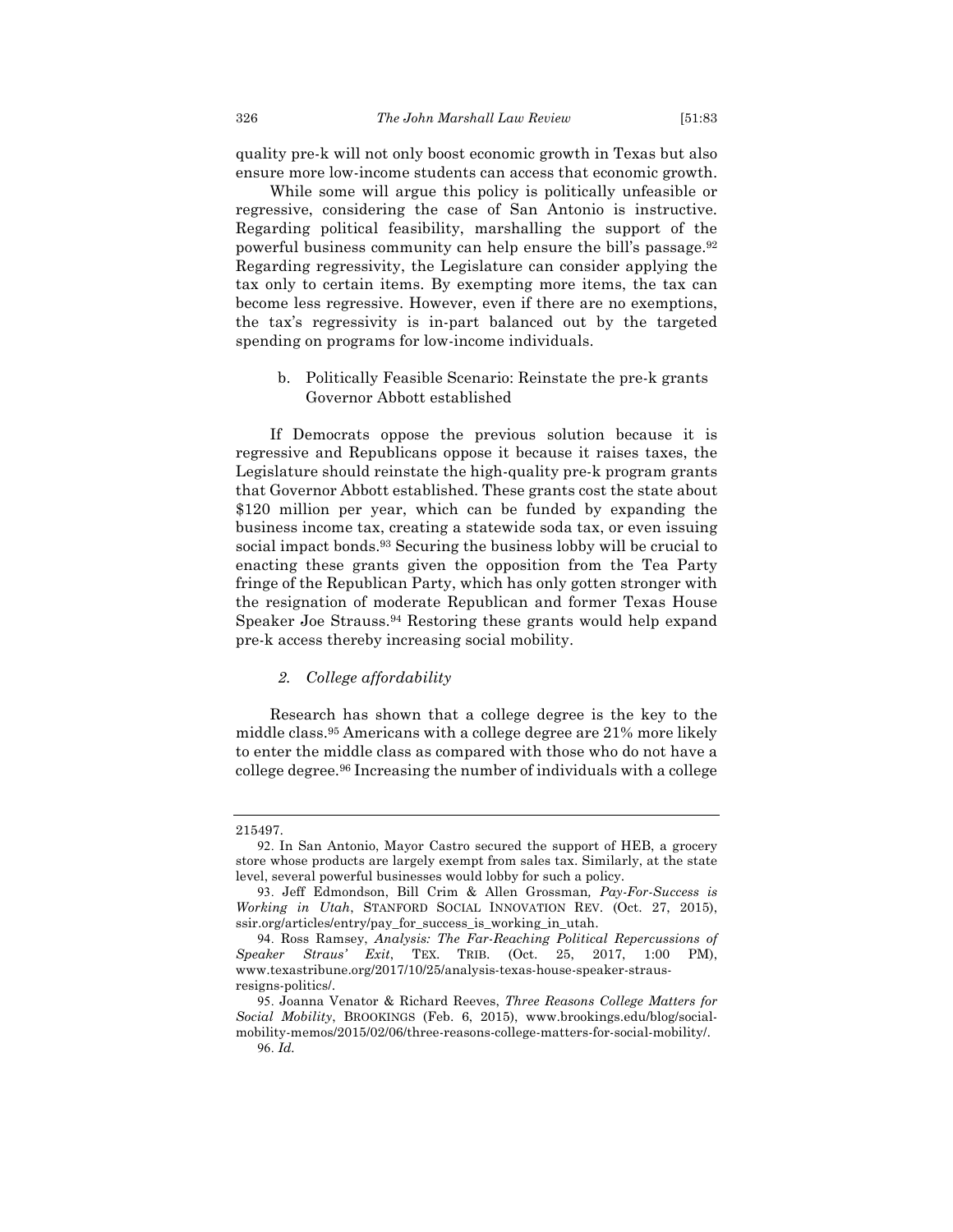education also boosts the economic growth of a community.97 At the micro-level, a college education increases "access to g," as individuals are more likely to secure a high-paying job and experience upward mobility. At the macro-level, boosting college graduation rates increases "g" by spurring economic growth.

The reality, however, is that too many low-income Americans and Texans lack the ability to reach their college goals.98 In Texas, less than 10% of low-income students graduate from college and 66% of students drop out while in college.99 While several factors drive this reality, decreased college affordability, as described in Section IIIC, is certainly an important one.<sup>100</sup>

a. Dream Scenario: Make college tuition, fees, room, and board, \$5,000 or less per year for students receiving the Pell Grant

Senator Bernie Sanders ran for President promising to make college tuition free, and Secretary Clinton ran promising to make college tuition debt free (i.e. families would still have to make their Expected Financial Contribution).101 Texas should adopt a hybridversion by making public universities cost less than \$5,000 per year for all students receiving the Pell Grant.

While this idea may seem hopelessly expensive, it may be doable. Firstly, community colleges are already tuition free for students receiving the Pell Grant.102 Secondly, the gap between the full Pell Grant and the tuition at the University of Texas at Austin is less than \$5,000 per year.103 Thirdly, the Texas Grant, if fullyfunded, provides up to \$5,666 per year for students, which is the more than the gap between tuition and the Pell Grant. As such, for

99. Garret Groves & Leslie Helmcamp, *Keeping College Within Reach*, CENTER FOR BUDGET AND POLICY PRIORITIES (Apr. 2015), forabettertexas.org/images/EO\_2015\_04\_KeepingCollegeWithinReach.pdf. 100. *Id.* 

101. Maxwell Tany, Aby Jackson, & Samantha Lee, *Here's where Hillary Clinton and Bernie Sanders Stand on College Affordability*, THE BUSINESS INSIDER (Feb. 27, 2016, 2:50 PM), www.businessinsider.com/hillary-clintonbernie-sanders-education-college-affordability-2016-2.

<sup>97.</sup> Ulrich Boser, *The Best Way to Boost GDP: Education?*, US NEWS (Aug. 12, 2015, 2:35 PM), https://www.usnews.com/opinion/knowledgebank/2015/08/12/education-can-boost-gdp-even-more-than-we-thought.

<sup>98.</sup> Michele Free, *Low Income Students Are Less Likely to Enroll and Graduate from College*, REACH HIGHER (Feb. 8, 2016), www.reachpikespeak.org/low-income-students-are-less-likely-to-enroll-andgraduate-from-college/#.WgxYcNOPI2w.

<sup>102.</sup> Interview with John Hansen, Houston Community College Board Member, Oct. 2017.

<sup>103.</sup> UT Tuition is \$10,000 for in-state residents and the Pell Grant is \$5,500. *Federal Pell Grant Program,* U.S. DEPT. OF ED., www2.ed.gov/programs/fpg/index.html. *University of Texas at Austin,* COLLEGE DATA, www.collegedata.com/cs/data/college/college\_pg03\_tmpl. jhtml?schoolId=788 (last visited Mar. 5, 2018).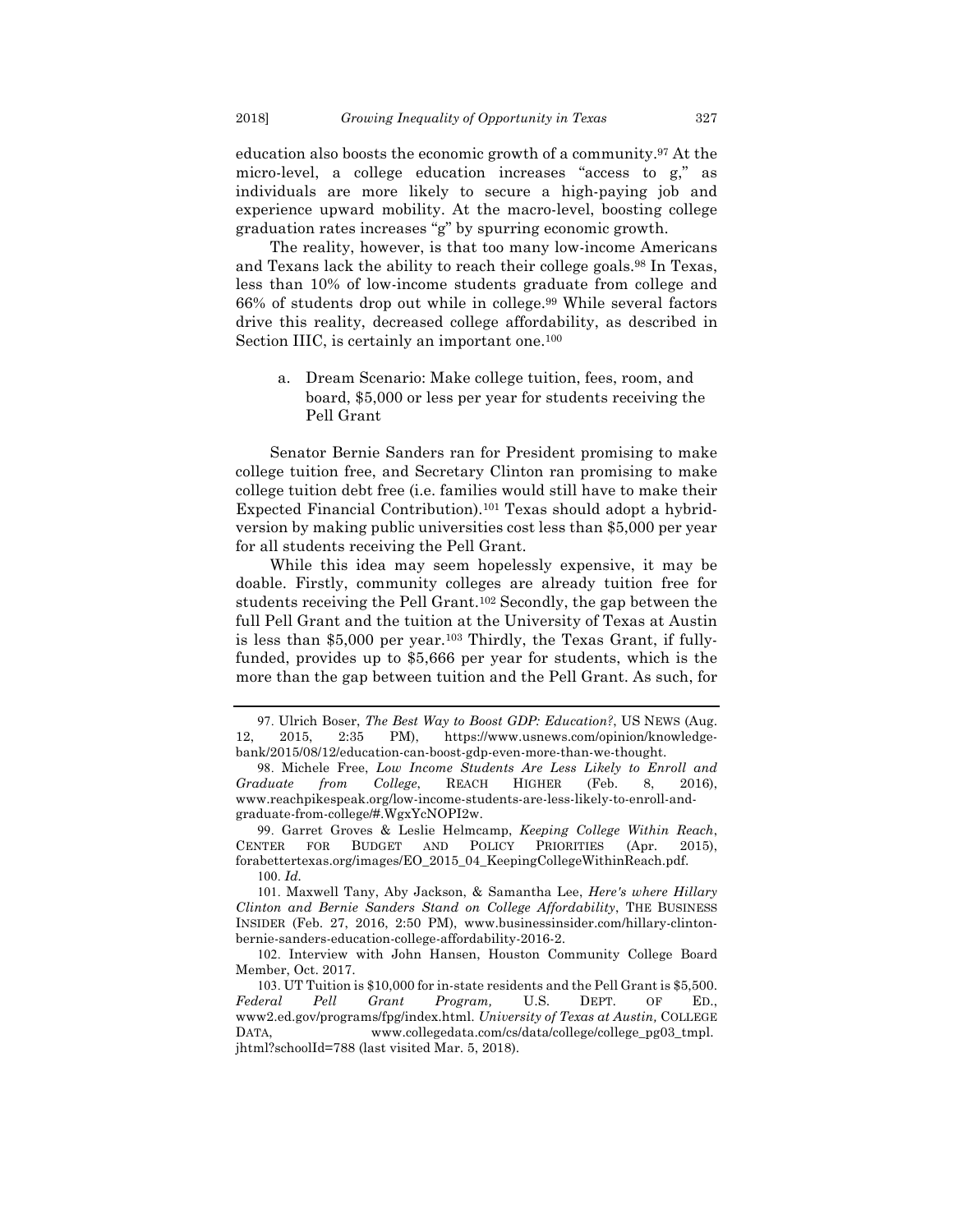students receiving the full Pell Grant, college should already be tuition free. This leaves a gap of about \$9,000 for room and board. The Federal Work Study program provides an average of approximately \$2,500 for students.104 Assuming the student's Estimated Financial Contribution is zero, the gap is still about \$6,000. The Texas Legislature should allocate \$1,000 per year per student and then the student can obtain a federal subsidized loan for the other \$5,000.105 This policy idea, therefore, would only require the Texas Legislature to allocate approximately \$1,000 per student who receives the full Pell Grant and slightly more for others.

Despite the relatively reasonable price tag on such a policy, Texas' Legislators may be unwilling to adopt it because it will require an increase in funds dedicated to education, and for many Legislators that is anathema. Moreover, some conservatives argue that people must have "skin in the game"106 and that providing college at a low cost is ineffective because people will not value it as much.

#### b. Politically Feasible Scenario: Fully Fund the Texas Grant

The Texas Grant was created as a scholarship to support lowincome students attend college.107 While the Legislature increased funding by 10% in 2017, the grant is still not able to fully cover all the eligible students.108 As such, the Legislature should allocate the final funding needed to fully cover this grant. This will be a relatively low-cost solution (in the tens of millions of dollars) that will ensure more low-income students can attend college. The Texas House voted to fully fund the grant; however, the Texas Senate scaled back the funding. As such, advocacy should focus on the Texas Senate to ensure the grant is fully funded. Ultimately, reducing the cost of college will help more low-income students matriculate to and graduate from college and thus increase social

<sup>104.</sup> Teddy Nykiel, *What is Work Study, A Student's Guide,* NERDWALLET (Aug. 18, 2017), www.nerdwallet.com/blog/loans/student-loans/what-is-workstudy/.

<sup>105.</sup> The subsidized loan can come from the government which allocates up to \$5,000 per year for qualifying students. *Subsidized and Unsubsidized Loans*, FEDERAL STUDENT AID, studentaid.ed.gov/sa/types/loans/subsidizedunsubsidized (last visited Mar. 5, 2018).

<sup>106.</sup> *Should College Students have Skin in the Game,* EDVISORS, www.edvisors.com/plan-for-college/teamwork/skin-in-the-game/.

<sup>107.</sup> COLLEGE FOR ALL TEXANS, www.collegeforalltexans.com/ apps/financialaid/tofa2.cfm?ID=458.

<sup>108.</sup> Matthew Watkins*, In a Year of Cuts, the Texas Legislature Boosted Financial Aid for College Students*, TEX. TRIB. (June 7, 2017, 12:00 AM), www.texastribune.org/2017/06/07/year-cuts-texas-legislature-boostedfinancial-aid/.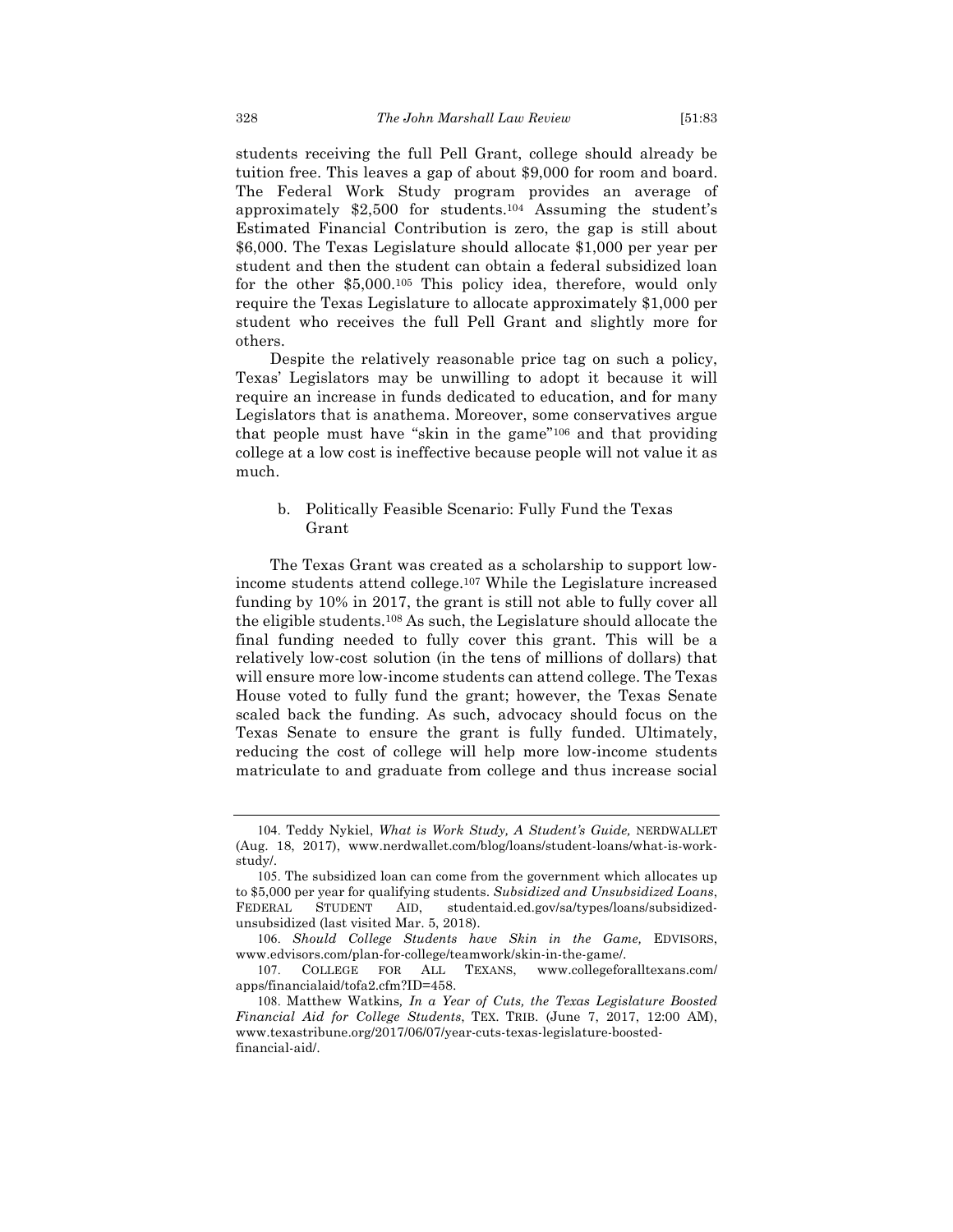mobility.

#### *3. Access to healthcare*

Texas has the highest rate of uninsured people in the United States, as currently, 5 million Texans (17.1% of the population)<sup>109</sup> do not have health insurance.110 Research has shown that increasing health coverage for low-income individuals boosts economic growth and reduces inequality.111 Specifically, as more people have coverage, it reduces the amount they must spend on healthcare thereby allowing for other investments to boost their well-being. Moreover, expanding health insurance coverage improves health outcomes which boosts economic growth, "g", and allows more low-income individuals to improve their socio-economic status, "access to g."112 For this policy, I have only offered one recommendation: expand Medicaid, as it is both the dream scenario, because it would provide insurance for millions, and the politicallyfeasible solution, because more and more business Republicans have come out in support of the policy.

#### a. Dream Scenario and Politically-Feasible Scenario: Expand Medicaid

The Affordable Care Act mandated that states expand Medicaid to cover all families with incomes up to 133% of the federal poverty line.113 However, the Supreme Court in *NFIB v. Sebilius*  ruled this provision unconstitutional because it was coercive.114 As such, states had to choose whether or not to expand Medicaid. 32 states have opted to expand Medicaid; however, Texas decided not to, thereby leaving 1 million Texans without health insurance.115

<sup>109.</sup> Alexa Ura, *Texas' Uninsured Rate Continues to Fall*, TEX. TRIB. (Sept. 13, 2016, 11:00 AM), www.texastribune.org/2016/09/13/texas-uninsured-ratecontinues-fall/.

<sup>110.</sup> Center for Budget and Policy Priorities, *Miracle or Mirage* forabettertexas.org/images/2016\_MiracleOrMirage\_2pager.pdf (last visited Mar. 5, 2018).

<sup>111.</sup> Henry Aaron & Gary Burtless, *Potential Effects of the Affordable Care Act on Income Inequality*, BROOKINGS (Jan. 27, 2014), www.brookings.edu/research/potential-effects-of-the-affordable-care-act-onincome-inequality/.

<sup>112.</sup> Benjamin D. Sommers, Atul A. Gawande & Katherine Baicker, *Health Insurance Coverage and Health — What the Recent Evidence Tells Us*, 377 N. ENGL. J. MED. 586 (Aug. 10, 2017),

www.nejm.org/doi/full/10/1056/NEJMsb1706645 (last visited Aug. 16, 2018).

<sup>113.</sup> Patient Protection and Affordable Care Act, 42 U.S.C. § 18001 (2010). Patient Protection and Affordable Care Act, 42 U.S.C. § 18001 (2010).

<sup>114.</sup> National Federation of Independent Businesses v. Sebelius*,* 567 U.S. 519, 583 (2012).

<sup>115.</sup> *A 50-State Look at Medicaid Expansion*, FAMILIES USA (Jan. 2018), familiesusa.org/product/50-state-look-medicaid-expansion (last visited Mar. 5,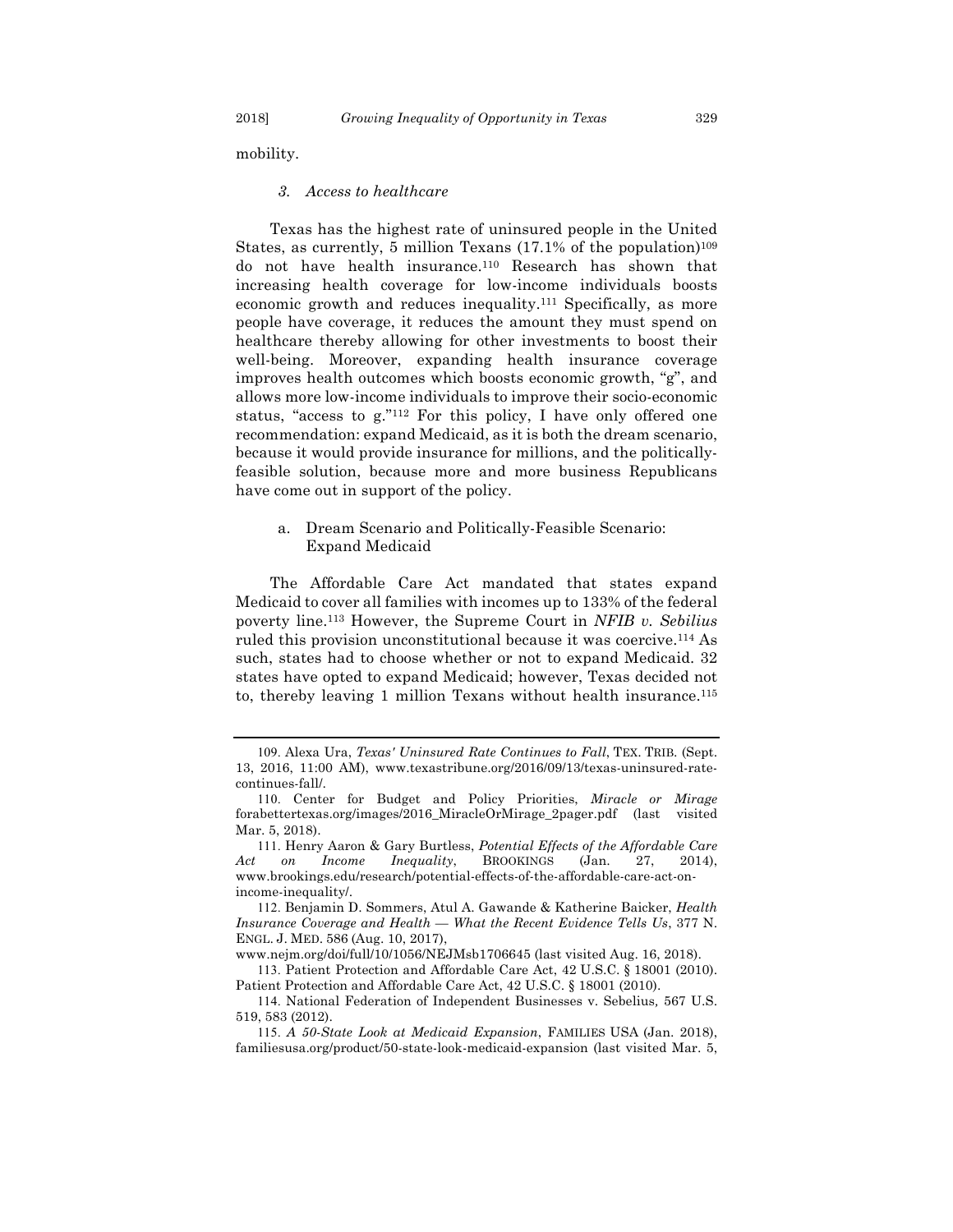Texas should expand Medicaid because it will not only help millions of Texans access insurance, but also provide jobs for Texas' firstrate medical centers.116

While the Republican-dominated Legislature has traditionally rejected a Medicare expansion, recently more and more business Republicans have expressed support for the policy. For example, Harris County Judge Ed Emmett came out in support of expanding Medicaid in Texas.117 Similarly, the Texas Association of Business supports expanding Medicaid because, "it just makes sense…"118 As such, with support from business Republicans coupled with Democrats, perhaps the state could expand Medicaid and provide care for millions of Texans.

#### *4. Criminal Justice System*

U.S. incarceration statistics are mind-boggling: 1 out of every 37 U.S. adults are under some form of supervision by the criminal justice system, and although the U.S. has 5% of the world's population, it has 21% of its incarcerated population.119 In total, the U.S. annually spends over \$80 billion incarcerating its citizens.<sup>120</sup> This means that \$80 billion cannot be spent investing in health, education, or infrastructure and thus almost necessarily lowers economic growth.121 Moreover, those with a criminal record have difficulty securing a job and accessing economic growth.122 While many policies drive this, one is the nation's drug laws, which disproportionately affect lower-income minorities.123 Specifically,

<sup>2018).</sup> 

<sup>116.</sup> Wade Goodwyn, *Texas Politicians And Businesses Feud Over Medicaid Expansion*, NPR (May 29, 2015), www.npr.org/sections/health-shots/2015/ 05/29/410520561/texas-politicians-and-businesses-feud-over-medicaidexpansion.

<sup>117.</sup> *The Pulse Podcast – Judge Ed Emmett on Medicaid Expansion; Texas Tribune's Edgar Walters on Zika and the Presidential Election*, LEGACY COMMUNITY HEALTH (Apr. 6, 2018), legacycommunityhealth.org/the-pulsejudge-ed-emmett-medicaid/.

<sup>118.</sup> Phillip Martin, *Texas Businesses Support Medicaid Expansion*, PROGRESS TEXAS (Dec. 29, 2014), progresstexas.org/blog/texas-businessessupport-medicaid-expansion.

<sup>119.</sup> *Criminal Justice Fact Sheet*, NAACP, www.naacp.org/criminal-justicefact-sheet/.

<sup>120.</sup>*Does the U.S. Spend \$80 Billion a Year on Incarceration?*, COMMITTEE FOR A RESPONSIBLE BUDGET (Dec. 23, 2015), www.crfb.org/blogs/us-spends-80 billion-year-incarceration.

<sup>121.</sup> Suzanne Kirchoff, *Economic Impacts of Prison Growth, Congressional Research Service*, FEDERATION OF AMERICAN SCIENTISTS (Apr. 13, 2010), fas.org/sgp/crs/misc/R41177.pdf. (last visited Aug. 16, 2018).

<sup>122.</sup> Kai Wright, *Boxed In: How a Criminal Record Keeps You Unemployed For Life*, THE NATION (June 6, 2013), www.thenation.com/article/boxed-howcriminal-record-keeps-you-unemployed-life/.

<sup>123.</sup> *Race and the Drug War*, DRUG POLICY ALLIANCE, www.drugpolicy.org/ issues/race-and-drug-war.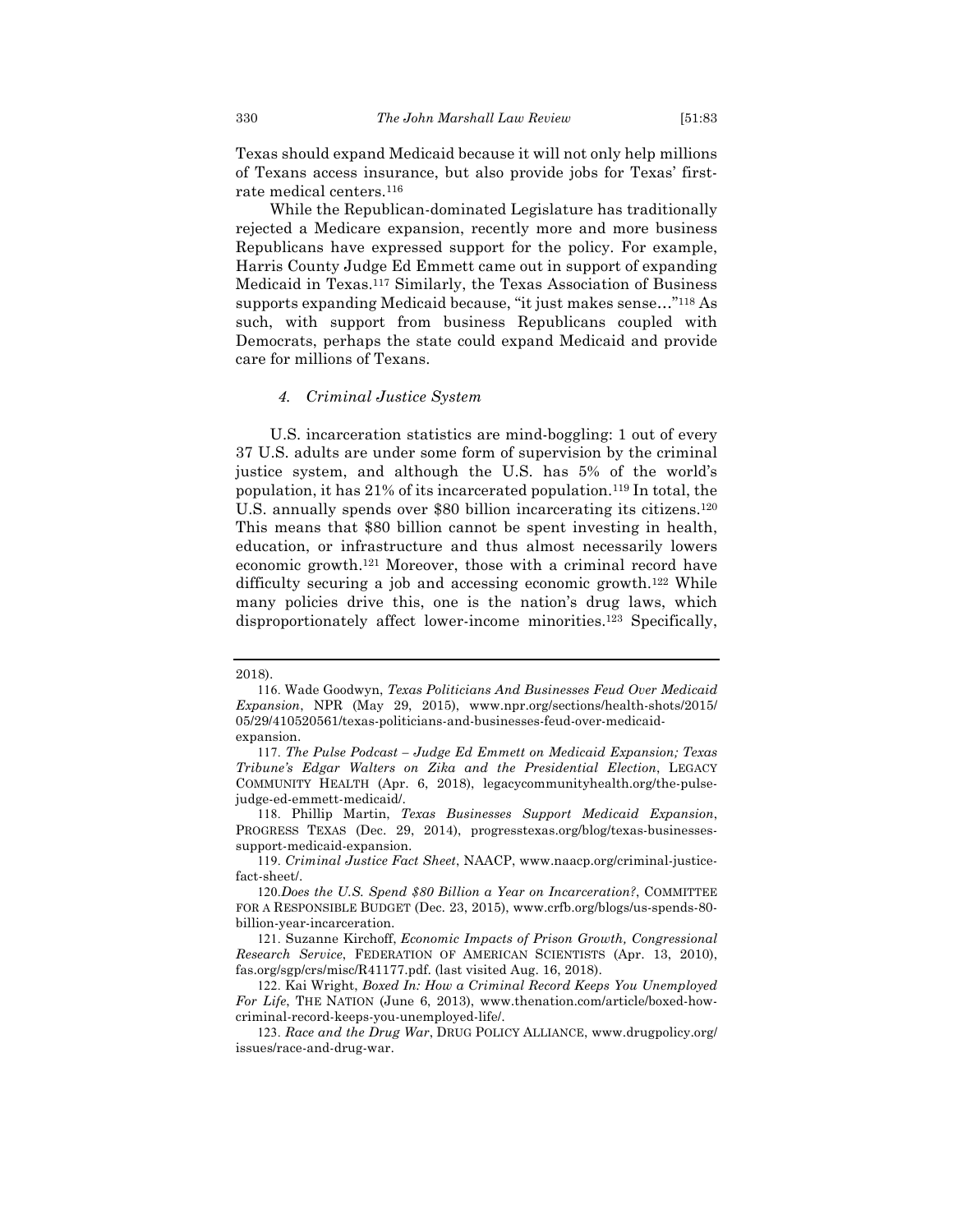although marijuana usage among wealthy and low-income Americans is similar, the rates of arrest are vastly different with low-income minorities bearing the brunt of the arrests.<sup>124</sup>

#### a. Dream Scenario: Legalize marijuana

Given the significant impact of marijuana arrests, 29 states and the District of Columbia have passed laws legalizing or decriminalizing marijuana.125 Texas should follow these states and legalize marijuana. 53% of Texans agree that marijuana should be legalized in small amounts, and this support is only growing.126 Moreover, legalizing marijuana will help ease some of the drug smuggling across the Texas-Mexico border.<sup>127</sup>

In 2017, House Bill 81, which would decriminalize marijuana possession under one ounce, passed the House Criminal Jurisprudence Committee and received 41 bi-partisan cosponsors.128 While this bill did not pass, it shows there is a growing consensus around decriminalizing minor drug possession. If this bill, or one like it, were to become law, it would reduce law enforcement spending and help more low-income Texans avoid a criminal record and thus be better able to secure jobs and move into the middle class.

### b. Politically-Feasible Solution: Do not preempt localities' efforts to decriminalize marijuana

If state-wide marijuana legalization is a bridge too far, Texas should allow cities and counties to experiment with decriminalizing marijuana. For example, in 2017, Harris County decriminalized possession of marijuana under four ounces, a move that will save the county millions of dollars.129 Similarly, Dallas passed a cite-and-

<sup>124.</sup> Dylan Matthews, *The Black/White Marijuana Arrest Gap, in Nine Charts*, WASHINGTON POST (June 4, 2013), www.washingtonpost.com/ news/wonk/wp/2013/06/04/the-blackwhite-marijuana-arrest-gap-in-ninecharts/?utm\_term=.925f29f61eea.

<sup>125.</sup> *State Marijuana Laws in 2018 Map*, GOVERNING, www.governing.com/ gov-data/state-marijuana-laws-map-medical-recreational.html.

<sup>126.</sup> Ross Ramsey, *UT/TT Poll: Support for Marijuana Growing like a Weed in Texas*, TEX. TRIB. (Feb. 21, 2017, 12:00 AM), www.texastribune.org/2017/02/21/uttt-poll-support-marijuana-growing-weedtexas/.

<sup>127.</sup> Eleanor Dearman, *Legalizing Marijuana Might have Negligible Impact on Border Security*, TEX. TRIB. (Dec. 9, 2016, 12:00 AM), www.texastribune.org/2016/12/09/marijuana-legalization-texas/.

<sup>128.</sup> Stephen Young, *The State of Marijuana in Texas After the 2017 Legislative Session*, DALLAS OBSERVER (June 1, 2017, 11:00 AM), www.dallasobserver.com/news/texas-legislature-2017-marijuana-law-recap-9522506.

<sup>129.</sup> Danny Clemens, *Everything you Need to Know About Harris Co.'s New Pot Policy*, ABC NEWS (Mar. 2, 2017), abc13.com/news/what-you-need-to-know-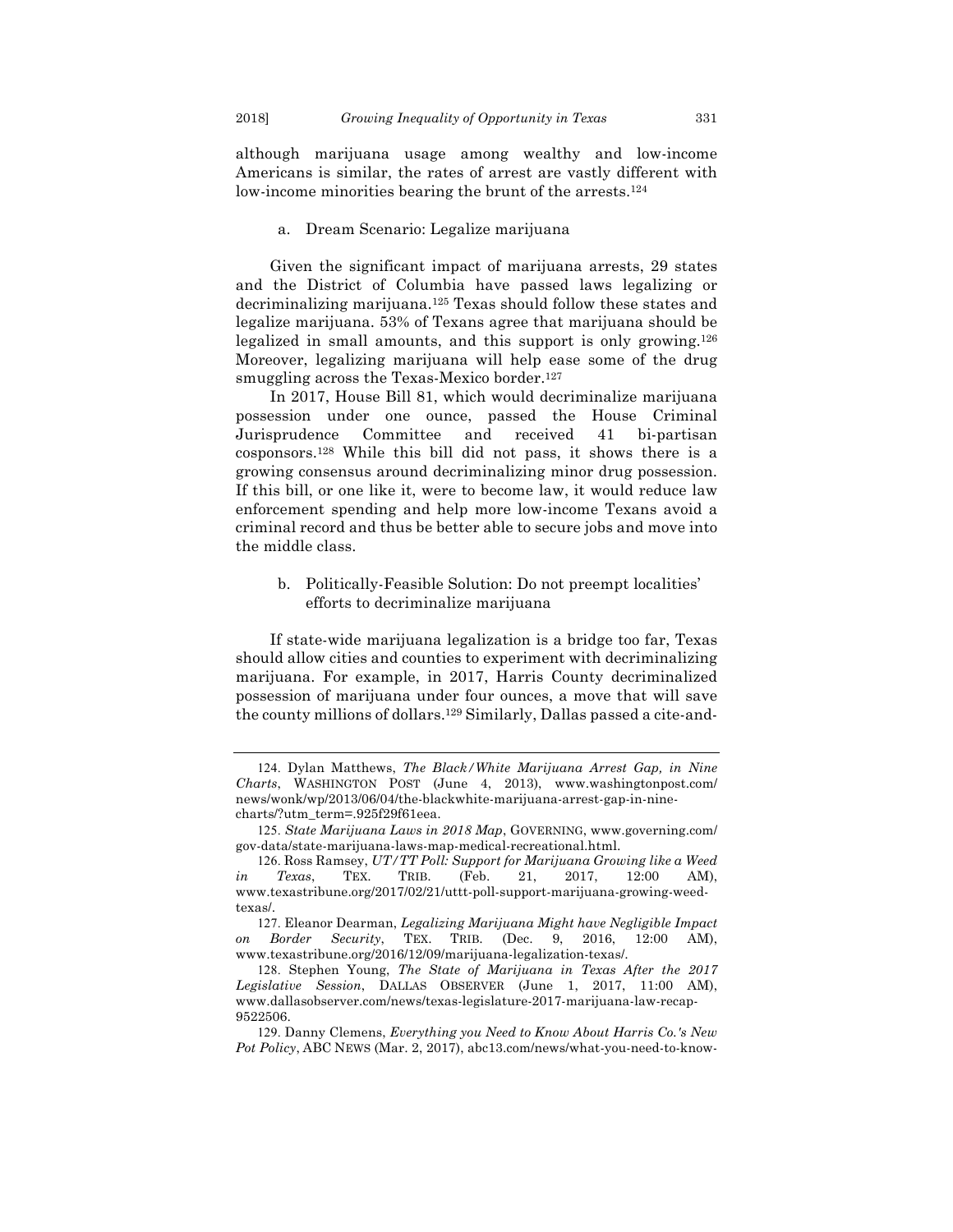allows Texas to save money, spur economic growth, and expand

#### *5. Infrastructure investment*

Each year the American Society of Civil Engineers ranks every state's infrastructure along several domains.132 In 2017, Texas received an overall grade of "C-", and its flood control and dams all received a "D".133 In August 2017, Hurricane Harvey provided Texans a painful reminder of the state's dismal flood control infrastructure.134 This sub-par infrastructure not only reduces economic growth,135 but also disproportionately impacts low-income communities and reduces their ability to achieve upward mobility.136

a. Dream Scenario: Create an infrastructure bank

Texas has over \$60 billion in unmet infrastructure investments; however, the state cannot simply write a check to make all the needed repairs.137 As such, the state should consider

social mobility.

about-harris-cos-pot-policy/1757801/ (last visited Mar. 5, 2018).

<sup>130.</sup> Stephen Young, *Cite-and-Release for Pot Possession Will (Finally) Start in Dallas in December*, DALLAS OBSERVER (Oct. 17, 2017, 1:18 PM), www.dallasobserver.com/news/dallas-county-approved-cite-and-release-formarijuana-possession-9981422.

<sup>131.</sup> Madlin Mekelberg, *Texas Enacts Statewide Regulations for Uber, and Lyft*, THE DALLAS MORNING NEWS (May 29, 2017), www.dallasnews.com/ news/texas-legislature/2017/05/29/texas-enacts-statewide-regulations-uberlyft. *Texas Legislature Bans Local Ordinances Protecting Voucher Holders from Discrimination*, NATIONAL LOW INCOME HOUSING COALITION (June 1, 2015), nlihc.org/article/texas-legislature-bans-local-ordinances-protecting-voucherholders-discrimination.

<sup>132.</sup> *Texas 2017*, NATIONAL INFRASTRUCTURE REPORT CARD, www.infrastructurereportcard.org/state-item/texas/ (last visited Mar. 5, 2018). 133. *Id.* 

<sup>134.</sup> Tanvi Misra, *A Catastrophe for Houston's Most Vulnerable People*, THE ATLANTIC (Aug. 27, 2017), www.theatlantic.com/news/archive/2017/08/acatastrophe-for-houstons-most-vulnerable-people/538155/.

<sup>135.</sup> TJ Costello & Ginger Lowry, *Texas Road Finance Part II: Economic Impacts*, FISCAL NOTES (2017), comptroller.texas.gov/economy/fiscalnotes/2016/june-july/road-finance-p2.php (last visited Mar. 5, 2018).

<sup>136.</sup> Alexa Ura, *For Low-Income Texans, a Tougher Road to Recovery after Hurricane Harvey*, TEX. TRIB. (Sept. 1, 2017, 12:00 AM), www.texastribune.org/2017/09/01/displaced-harvey-low-income-texans-facelong-road-recovery/.

<sup>137.</sup> *TxDOT Plans For \$70 Billion To Fund Transportation Projects Over Next 10 Years*, TEXAS DEPT. OF TRANSP. (Aug. 25, 2016), www.txdot.gov/insidetxdot/media-center/statewide-news/22-2016.html.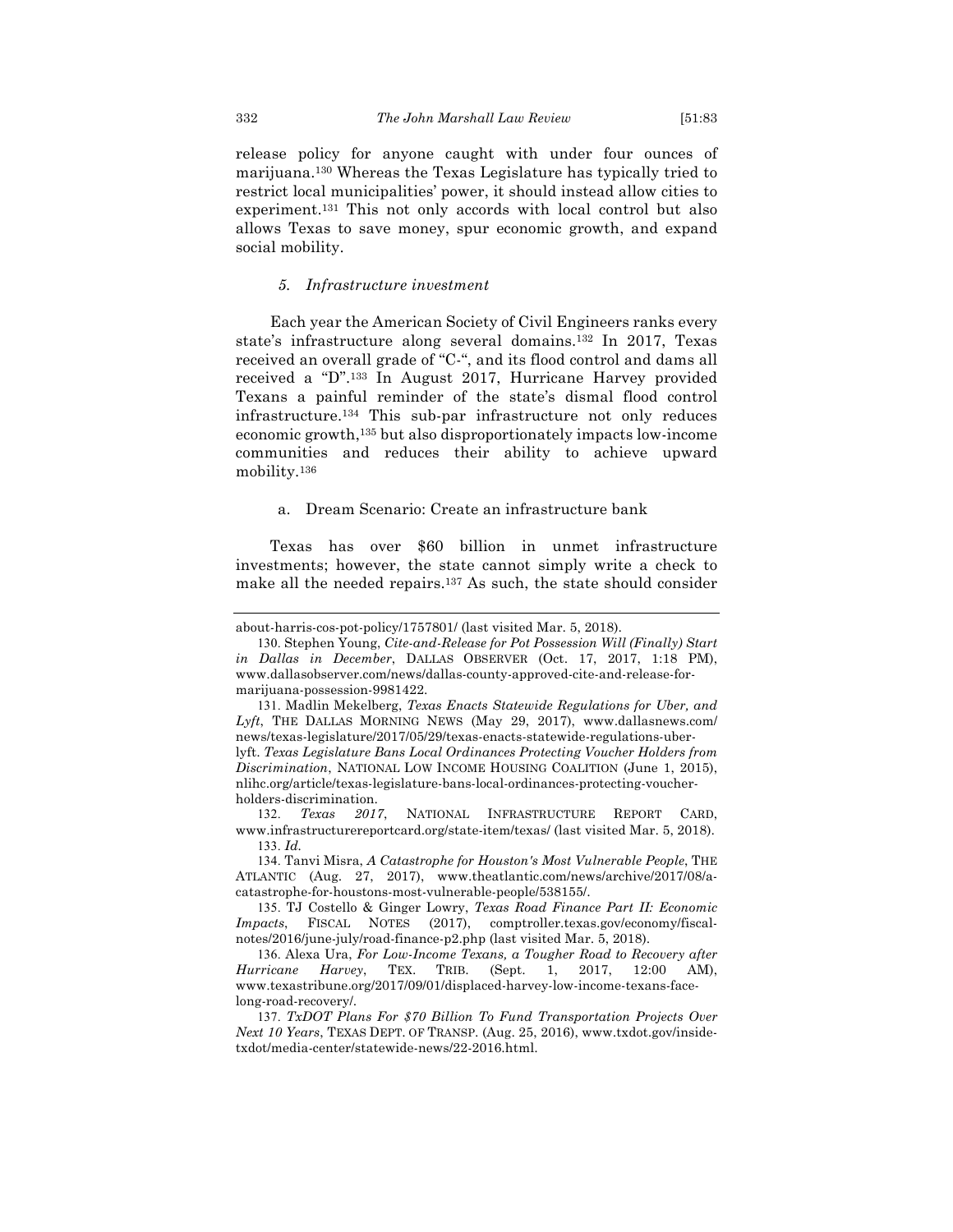creating an infrastructure bank with seed funding from the Texas Rainy Day fund.138 The bank could leverage private funding to rebuild roads, dams, and flood control and repay private investors over time from the increased economic growth. Such a policy would not only boost economic growth directly, but also create thousands of jobs particularly for lower-income workers.

An infrastructure bank, however, will likely face opposition from both Republicans and Democrats. Republicans may oppose this because it will require a significant up-front government investment. Democrats, on the other hand, will likely fear this plan may create private infrastructure, such as toll roads.139

#### b. Politically Feasible Scenario: Rebuild Texas' flood control infrastructure

In the post-Harvey Texas, there has been widespread consensus that Texas must improve its flood control infrastructure. Democrats and Republicans have called for buying homes in floodplains,<sup>140</sup> funding crucial flood projects,<sup>141</sup> and building a new reservoir.142 The state should focus on these widely-supported policies and consider using the Rainy Day Fund for them. Politicians will receive a political bump from such projects, as voters are incredibly concerned about flooding. Moreover, Texas may be able to secure federal dollars to fund a significant portion of the projects, thereby, reducing the state's expense.

#### *6. School funding*

School funding is a critical lever toward expanding equality. School funding operates at two levels; firstly, increasing funding allows for improved educational outcomes that will, all else equal, increase the economic growth rate. Secondly, increasing funding

<sup>138.</sup> TJ Costello, David Green, & Patrick Graves, *The Texas Economic Stabilization Fund*, FISCAL NOTES (2017), comptroller.texas.gov/ economy/fiscal-notes/2016/september/rainy-day.php (last visited Mar. 5, 2018).

<sup>139.</sup> Brandon Formby, *Texans Fear Trump's Highways Plan Will Create More Toll Roads*, TEX. TRIB. (Nov. 25, 2016, 12:00 AM), www.texastribune.org/2016/11/25/texans-fear-trumps-infrastructure-plan-willcreate/.

<sup>140.</sup> Mihir Zaveri, *Harris County Seeks FEMA Help on Home Buyouts After Harvey*, HOUS. CHRON. (Updated Sept. 12, 2017, 10:36 PM), www.houstonchronicle.com/news/politics/houston/article/Harris-County-seeks-FEMA-help-on-home-buyouts-12193177.php.

<sup>141.</sup> Megan Flynn, *15 Ways Harris County Judge Ed Emmett Wants to Mitigate Flooding*, HOUSTON PRESS (Oct. 26, 2017, 8:00 AM), www.houstonpress.com/news/15-items-on-harris-county-judge-ed-emmettsflood-mitigation-wish-list-9906306.

<sup>142.</sup> Miya Shay, *Texas to Give Houston \$50 Million to Cover Harvey Costs*, ABC 13 (Sept. 29, 2017) abc13.com/texas-to-give-houston-\$50-million-to-coverharvey-costs/2469081/.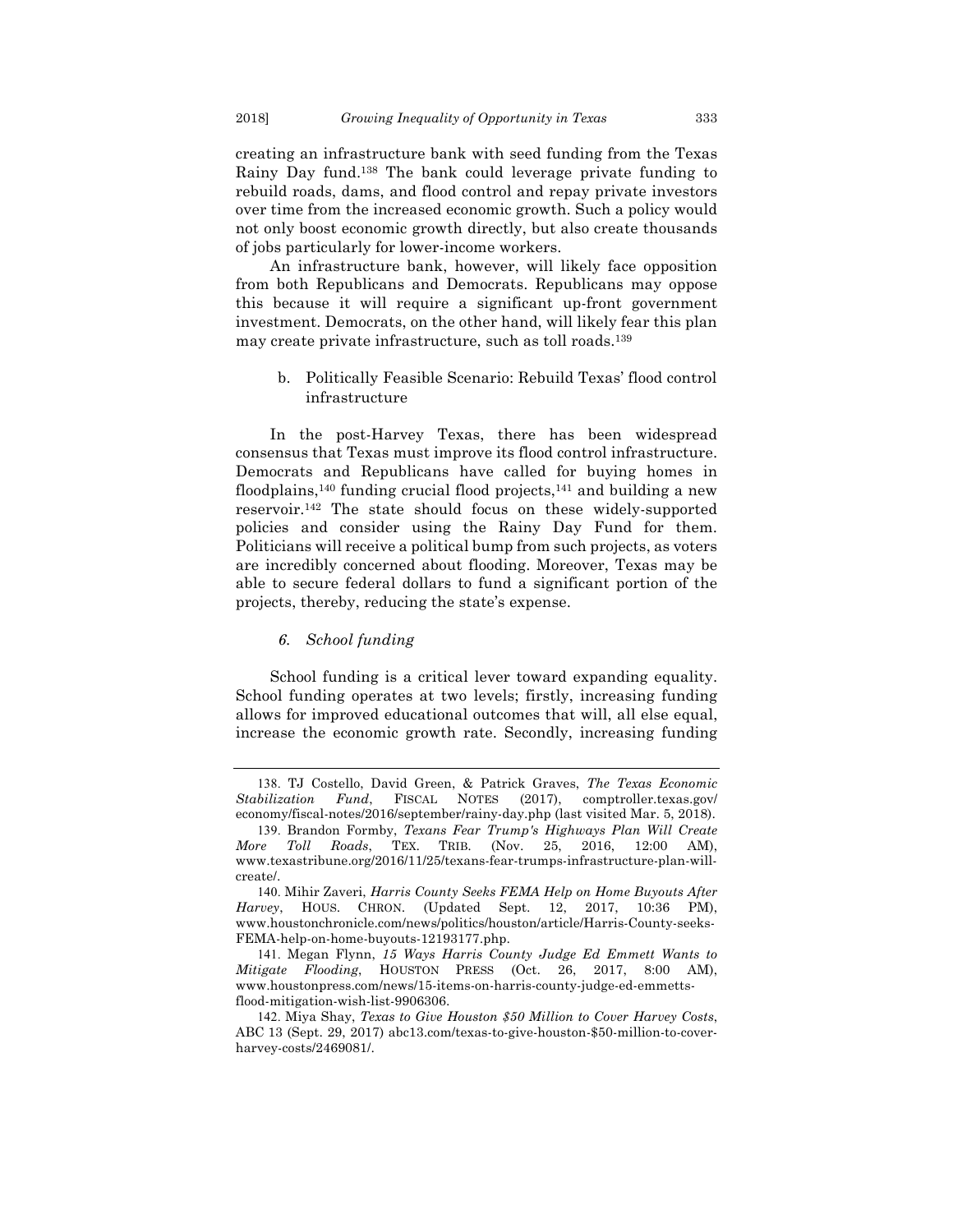equity will improve the outcomes of underserved students vis-à-vis wealthy students thereby providing low-income students a better opportunity to secure high-paying jobs and therefore access economic growth.

Most states rely on property tax funding for schools, meaning that high-income neighborhoods will have more funding than lowincome neighborhoods.143 In response, several states have adopted some form of state-wide wealth re-distribution.144 However, many states fail to meet an equal funding standard, and most states fail to meet an equitable standard between wealthy and poor districts.<sup>145</sup>

Texas, unsurprisingly, is the 4<sup>th</sup> worst state in educational funding equality.146 Texas' school funding system has been subject to years of litigation in the so-called *Edgewood* cases.147 These cases have continued for over thirty years and have followed a consistent pattern: school districts sue the state arguing the school finance system is unconstitutional; the court agrees and finds the system unconstitutional; the Legislature makes small tweaks; the court finds the system barely permissive; and a few years later the school districts sue again and the cycle repeats.<sup>148</sup> Most recently, in 2007, the Legislature created the Gross Margins Tax (mentioned in Section IVaii) to make up the funding shortfall; however, the tax raised significantly less revenue than predicted leaving the school system under-resourced. Although the Legislature made up \$1.3 billion of the over \$5 billion shortfall, school districts remain underfunded.149

a. Dream Scenario: Redesign the school finance system to ensure funding equity

In 2016, the Texas Supreme Court found that the current

148. *Id.* 

<sup>143.</sup> *Why America's Schools Have a Money Problem*, NPR (Apr. 18, 2016, 5:00 AM), www.npr.org/2016/04/18/474256366/why-americas-schools-have-amoney-problem.

<sup>144.</sup> NATASHA USHOMIRSKY & DAVID WILLIAMS, FUNDING GAPS 2015, THE EDUCATION TRUST (Mar. 2015), 1k9gl1yevnfp2lpq1dhrqe17-wpengine.netdnassl.com/wp-content/uploads/2014/09/FundingGaps2015\_ TheEducationTrust1.pdf.

<sup>145.</sup> *Id.* (ensuring that poor districts that have more English Language Learners and first-generation students have enough funding to ensure the opportunities are equal across the districts).

<sup>146.</sup> *Id.* 

<sup>147.</sup>The Associated Press, *A Timeline of Texas' 30 Years of School Finance Legal Fights*, S.D. UNION TRIB. (Aug. 30, 2015, 7:32 AM), www.sandiegouniontribune.com/sdut-a-timeline-of-texas-30-years-of-schoolfinance-2015aug30-story.html.

<sup>149.</sup> Maria Luisa Cesar, *After Huge Cuts in 2011, Education Faces a Funding Crisis in Texas*, NOODLE, www.noodle.com/articles/after-huge-cuts-in-2011-education-faces-a-funding-crisis-in-texas (last visited Mar. 5, 2018).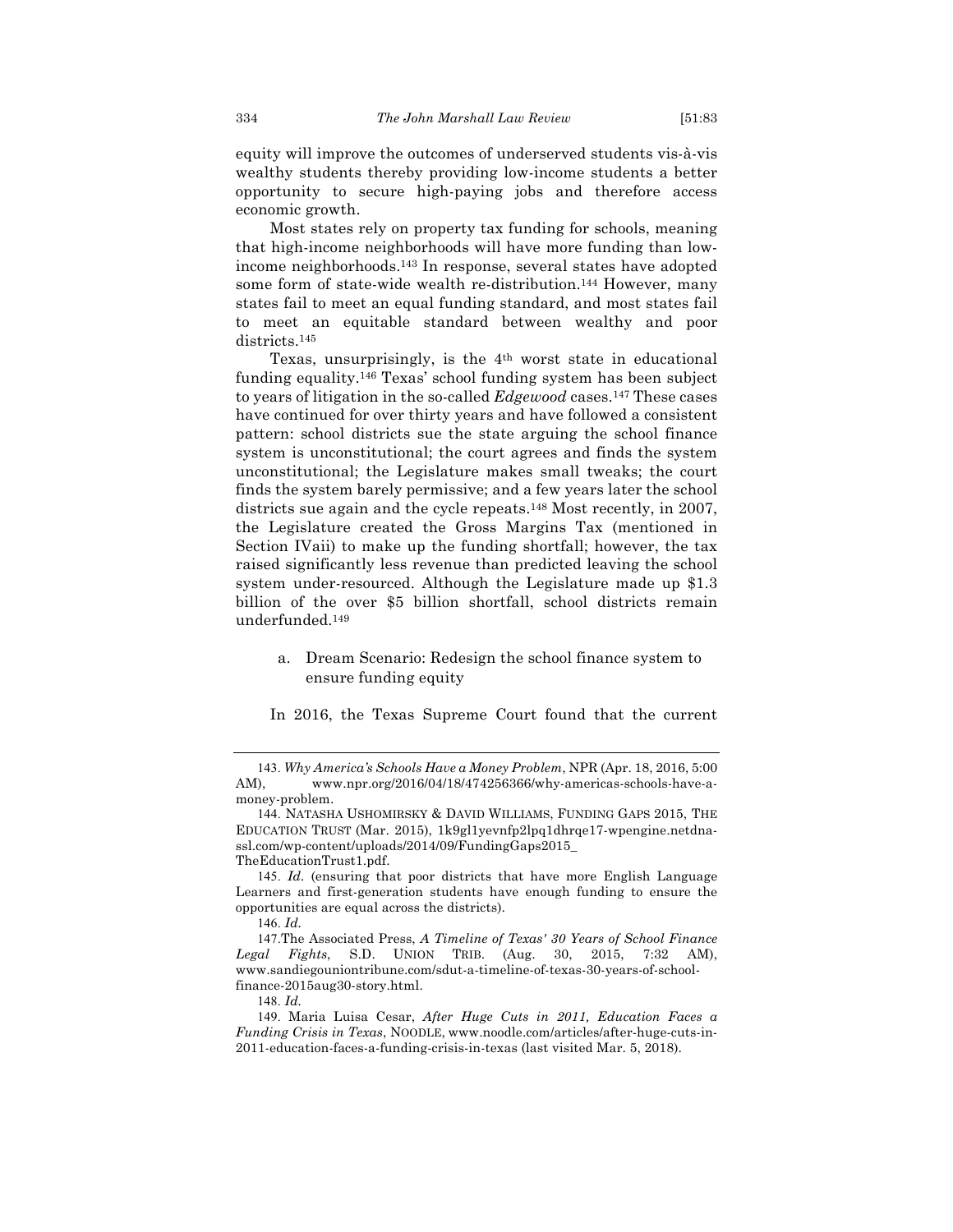school finance system "satisfies the minimum constitutional requirements."150 The court, however, also found that the system is "Byzantine" with "immense room for improvement."151 Many in the Legislature welcomed this as a victory, with Governor Abbott declaring the court decision a "victory for Texans."152 While the system is barely permissive, the Legislature can and should fundamentally redesign the system. One idea is to create one large school district with several sub-districts. This would have the benefit of allowing the one school district to use the entire state as a tax base and then spread money around the district. The subdistricts could remain along the current lines so that management of the schools remains local. Such a system would fundamentally redesign the school system and allow for massive investments in schools in the poorest communities. Moreover, it could spur economic growth and allow more low-income students to reach their full potential.

### b. Politically-Feasible Solution: Restore the \$3 billion in cuts

While the dream scenario would ensure equity, it is likely a political non-starter because it would require wealthy districts to share their resources. As such, a more palatable option may be simply restoring the 2011 funding cut. In fact, nearly 50% of Texans support increasing funding for public education.153 In 2017, the House and Senate debated including an extra \$1.1 billion in funding for education; however, they were unable to agree on a final number thereby leaving schools underfunded. The Legislature should follow the will of a plurality of Texans and increase funding for education. Specifically, it should use the Rainy Day Fund and a reformed and expanded Gross Margins Tax to boost funding for education back to its 2011 levels. Moreover, school funding growth should be tied to inflation growth.

<sup>150.</sup> Kiah Collier, *Texas Supreme Court Rules School Funding System is Constitutional*, TEX. TRIB. (May 13, 2016, 9:00 AM), www.texastribune.org/2016/05/13/texas-supreme-court-issues-school-financeruling/.

<sup>151.</sup> *Id.* 

<sup>152.</sup> *Id.* 

<sup>153.</sup> Ross Ramsey, *UT/TT Poll: Few Texas Voters Believe Education Spending is too High*, TEX. TRIB. (June 20, 2017, 12:00 AM), www.texastribune.org/2017/06/20/uttt-poll-few-texas-voters-believe-educationspending-too-high/.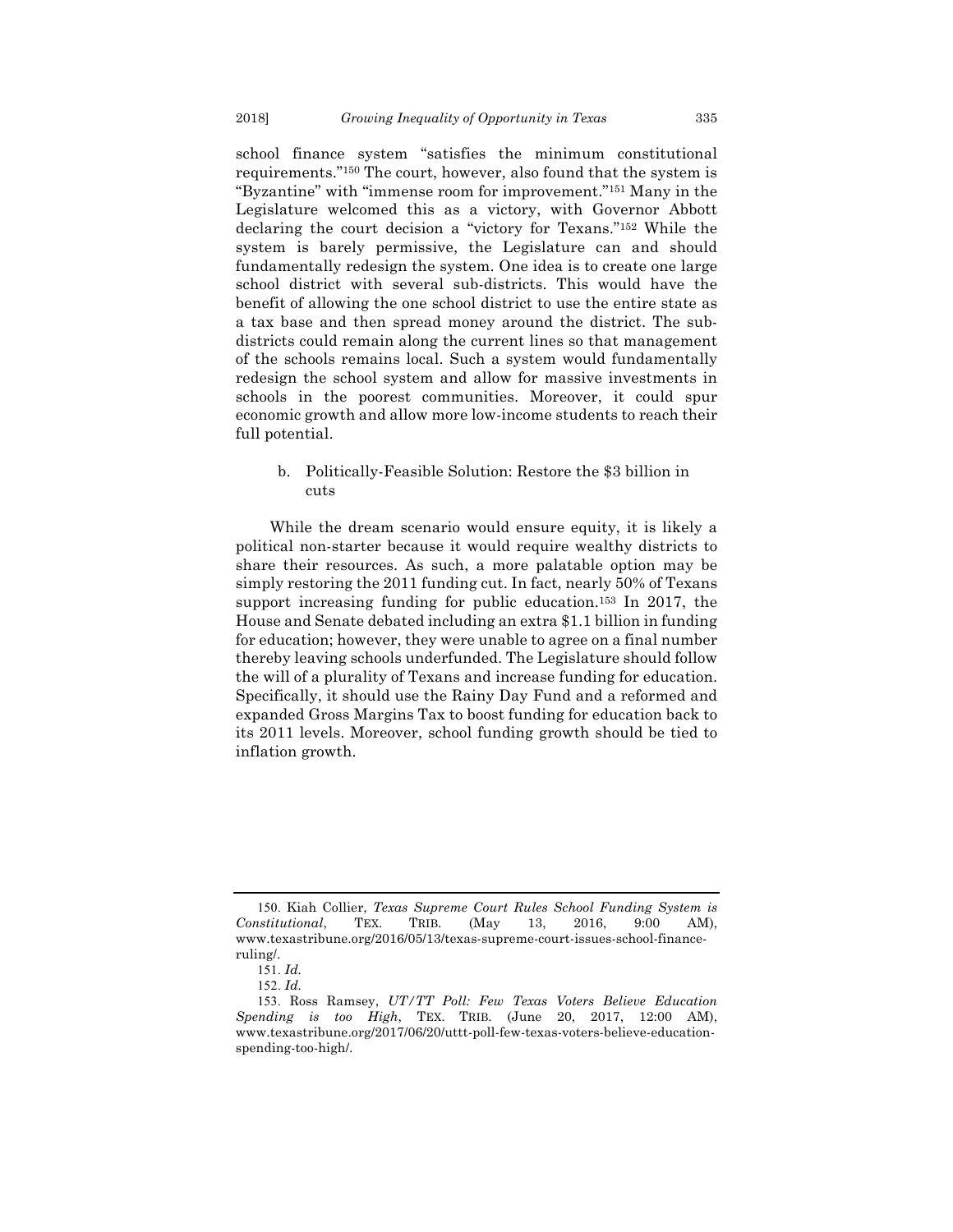#### *1. Build affordable housing in high opportunity areas*

19 million households in the U.S. are eligible for affordable housing; however, only 25% of those households receive this housing.<sup>154</sup> Beyond the inadequacy of housing supply, public housing is often concentrated in low-income areas.<sup>155</sup> Texas is a perfect example of this, as 90% of public housing units and 90% of Section 8 vouchers are concentrated in areas with higher crime rates and lower-performing schools than average.156 Given the research from Raj Chetty on the importance of neighborhoods in achieving social mobility, this policy traps low-income people in a cycle of poverty and reduces their upward mobility.157

a. Dream Scenario: Create grants for housing projects in high-opportunity areas

Currently, much of the funding for affordable housing comes from the federal government, and there is much to be improved at the federal level. However, Texas could provide its own funding for affordable housing. Specifically, Texas could provide grants to municipal housing authorities to build affordable housing in highopportunity areas. Such a policy would directly increase access to economic growth because low-income individuals would move from areas with poorer job prospects and sub-par schools to areas with job growth and excellent schools.158

While this policy would be effective at improving upward mobility, it will likely face two significant political challenges: (1) Wealthy individuals who live in high-opportunity neighborhoods often have vocal opposition to affordable housing being built in their neighborhood;159 and, (2) Any program that requires more funding

157. Raj Chetty, Nathaniel Hendren & Lawrence Katz, *The Effects of Exposure to Better Neighborhoods on Children: New Evidence from the Moving to Opportunity Project*, 106 AM. ECON. REV. 4 (2015).

158. It is important to note that we must both provide low-income families the opportunity to move to high-opportunity areas and invest in traditionallyneglected neighborhoods to ensure that families do not have to move in order to have an opportunity at upward mobility.

159. STOP THE FOUNTAINVIEW PROJECT, stopfountainviewproject.org/ (last

<sup>154.</sup> Erika Poethig, *One in Four: America's Housing Assistance Lottery*, URBAN INSTITUTE (May 28, 2014), www.urban.org/urban-wire/one-fouramericas-housing-assistance-lottery.

<sup>155.</sup> Paul Joice, *Neighborhood Effects of Public Housing: How the Level of Public Housing Concentration Influences Neighborhood Crime Levels*, (2007) uknowledge.uky.edu/cgi/viewcontent.cgi?article=1156&context=mpampp\_etds.

<sup>156.</sup> John Henneberger, *Houstonians Should be Angry About Public Housing – Because of Segregation*, TEXAS HOUSERS (Feb. 23, 2016), texashousers.net/2016/02/23/houstonians-should-be-angry-about-publichousing-because-of-segregation/.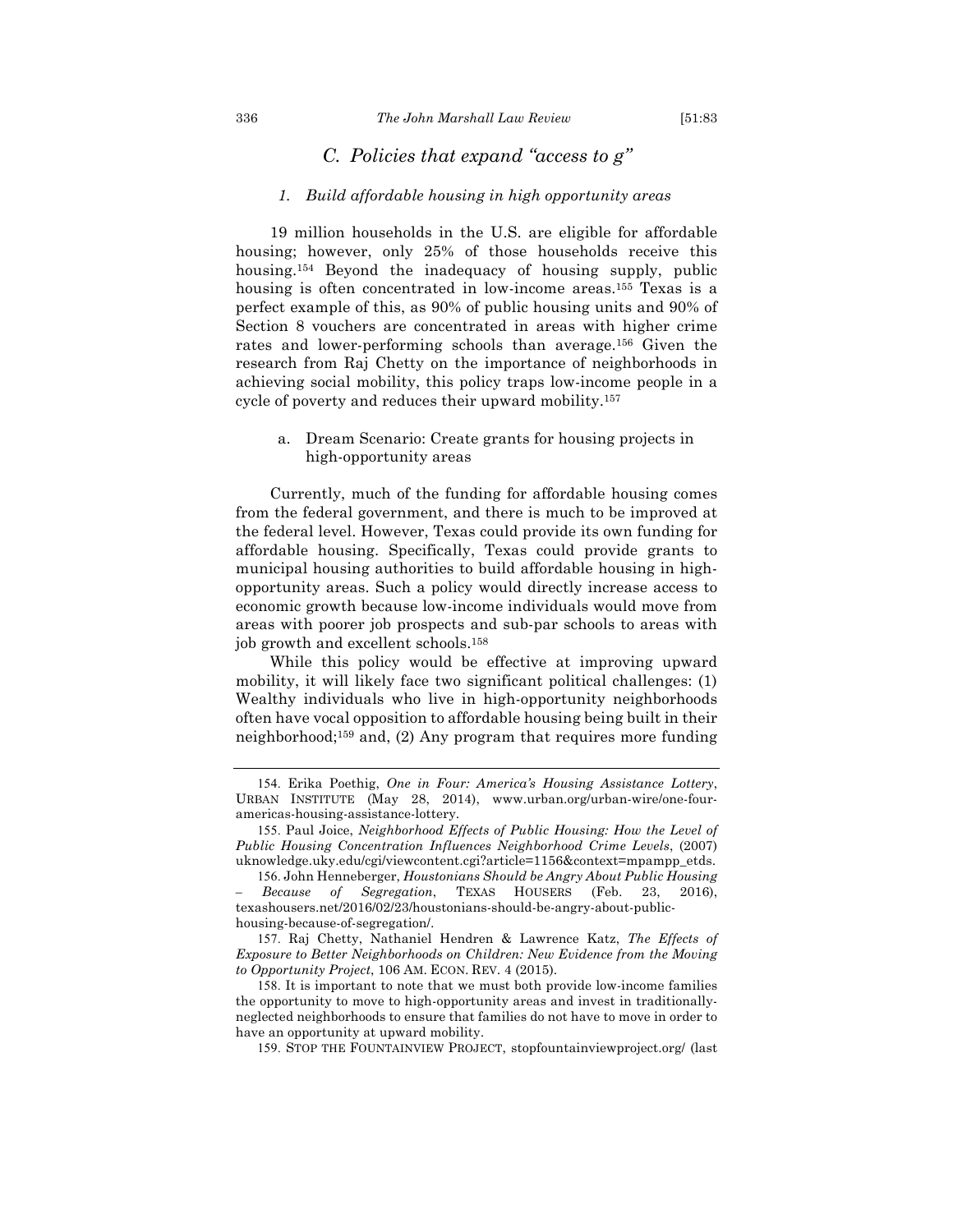from the state government is essentially dead-on-arrival. Nevertheless, the Legislature should try to enact this policy because it will help low-income families experience upward mobility.

#### b. Politically-Feasible Scenario: Repeal Senate Bill 267

In 2014, the City of Austin passed an ordinance prohibiting landlords in the city from discriminating against tenants who were using a government-provided Section 8 voucher.160 Several states have passed laws like Austin's to protect renters who receive Section 8 vouchers from discrimination.161 In 2015, Texas responded to Austin's law by prohibiting municipalities from criminalizing discrimination against Section 8 voucher recipients.162 As such, landlords in Texas are free to reject Section 8 voucher recipients purely because they are using vouchers to pay for the unit. This functionally prohibits low-income families from securing apartments in high-opportunity because those landlords reject them solely because they are low-income.

Texas should repeal SB 267 and allow municipalities to regulate their housing markets as they see fit. Such a change would not only promote local control, something Texans from all backgrounds support,163 but also allow more low-income families to move into higher-opportunity areas.

## *D. Policies that reduce "r" and increase "access to g"*

#### *1. Unions*

Unions have been a staple of the United States labor market for decades, and they served various functions including: (1) increasing worker pay;<sup>164</sup> (2) improving working conditions;<sup>165</sup> (3)

visited Mar. 5, 2018).

<sup>160.</sup> *Texas Legislature Bans Local Ordinances Protecting Voucher Holders from Discrimination*, NATIONAL LOW INCOME HOUSING COALITION (June 1, 2015), nlihc.org/article/texas-legislature-bans-local-ordinances-protectingvoucher-holders-discrimination.

<sup>161.</sup> *Source of Income Discrimination in Housing*, AFFORDABLE HOUSING ONLINE, affordablehousingonline.com/source-of-income-antidiscriminationlaws (last visited Mar. 5, 2018).

<sup>162.</sup> *Texas Legislature Bans Local Ordinances Protecting Voucher Holders from Discrimination*, NATIONAL LOW INCOME HOUSING COALITION (June 1, 2015), nlihc.org/article/texas-legislature-bans-local-ordinances-protectingvoucher-holders-discrimination.

<sup>163.</sup> James Hensen & Joshua Blank, *The Demise of Local Control,* TEXAS MONTHLY (Mar. 30, 2017), www.texasmonthly.com/burka-blog/demise-localcontrol/.

<sup>164.</sup> George I. Long, *Differences Between Union and Nonunion Compensation, 2001–2011*, MONTHLY LABOR REVIEW (Apr. 2013), www.bls.gov/opub/mlr/2013/04/art2full.pdf.

<sup>165.</sup> Matthew Walters & Lawrence Mishel, *How Unions Help All Workers,*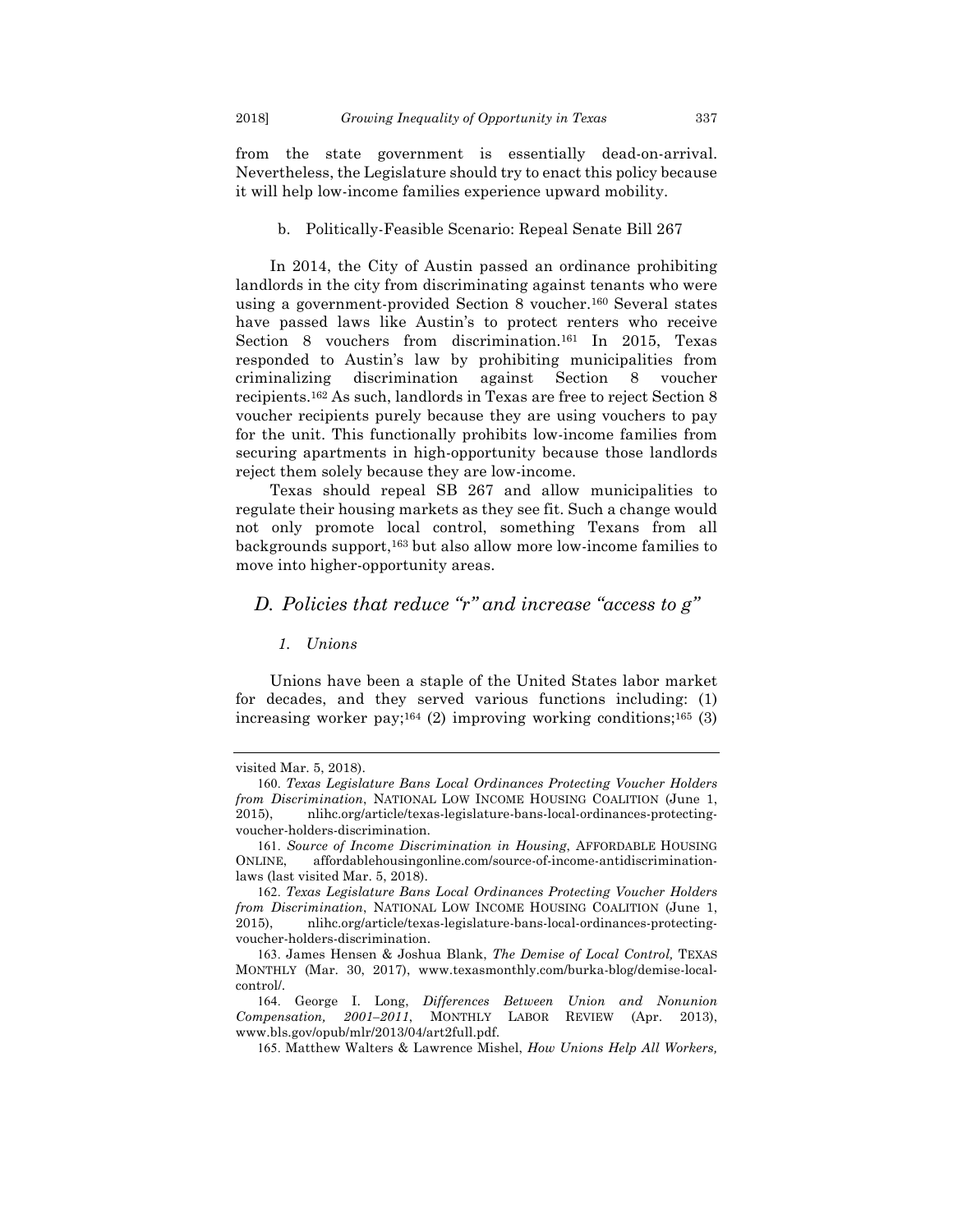reducing executive compensation;166 and, (4) providing workers an opportunity to experience upward mobility.167 In other words, increased union membership is associated with decreased return of capital and increased access to economic growth. While some conservatives argue that increasing union membership slows economic growth,168 other research suggests that unions may have no effect on economic productivity or even slightly *positive* effects.169 Even if we assume, as conservatives do, that unions have a dampening effect on economic growth, unions may still be effective at reducing income inequality and expanding social mobility.

Despite these seemingly positive attributes of unions, 28 states have enacted right-to-work laws that functionally limit the formation of unions as they prevent employers from requiring employees to pay union dues as a condition of their employment.<sup>170</sup> Moreover, several states prohibit public employees from paying unions via payroll deductions.171 Texas has followed the trend in becoming a right-to-work state and has tried unsuccessfully to prohibit deducting union dues from payroll.172 Both of these policies reduce the power of unions thereby increasing "r" and reducing "access to g."

## a. Dream-Scenario: Repeal the Right-to-Work law

Texas' right-to-work law restricts union formation resulting in a dismal 4% unionization rate as compared with 10.8% for the nation at-large as of January 2017.173 By repealing the right-towork law, Texas will encourage unionization and reap the associated benefits. However, a full repeal is unlikely given the state's political make-up and the conservative mantra that unions

168. Barry T. Hirsch, *Unionization and Economic Performance: Evidence on Productivity, Profits, Investment, and Growth*, 3 PUBLIC POLICY SOURCES 1, 35– 70 (1997).

169. Richard Freeman, *What Do Unions Do? THE 2004 M-BRANE STRINGTWISTER EDITION,* NBER (June 2005), www.nber.org/ papers/w11410.pdf.

170.*Right to Work States*, NATIONAL RIGHT TO WORK, www.nrtw.org/rightto-work-states/ (last visited Mar. 5, 2018).

172. S.B. 1968, 2015 Leg., 84th Sess., (Tx. 2015).

173. *Union Membership in Texas-2016*, BUREAU OF LABOR STATISTICS, www.bls.gov/regions/southwest/news-release/unionmembership\_texas.htm.

ECONOMIC POLICY INSTITUTE (Aug. 26, 2003), www.epi.org/ publication/briefingpapers\_bp143/.

<sup>166.</sup> Kevin Banning & Ted Chiles, *Trade-Offs in the Labor Union-CEO Compensation Relationship*, 28 JOURNAL OF LABOR RESEARCH 347 (Spring 2007).

<sup>167.</sup> Lawrence H. Summers, *How do Unions Affect Social Mobility?*, WORLD ECONOMIC FORUM (Sept. 16, 2015), www.weforum.org/agenda/2015/09/how-dounions-affect-social-mobility/.

<sup>171.</sup> BILL ANALYSIS, COMM. REPORT, S.B. 1968, 2015 Leg., 84th Sess., (Tx. 2015), www.legis.state.tx.us/tlodocs/84R/analysis/pdf/SB01968S.pdf#navpanes  $=0$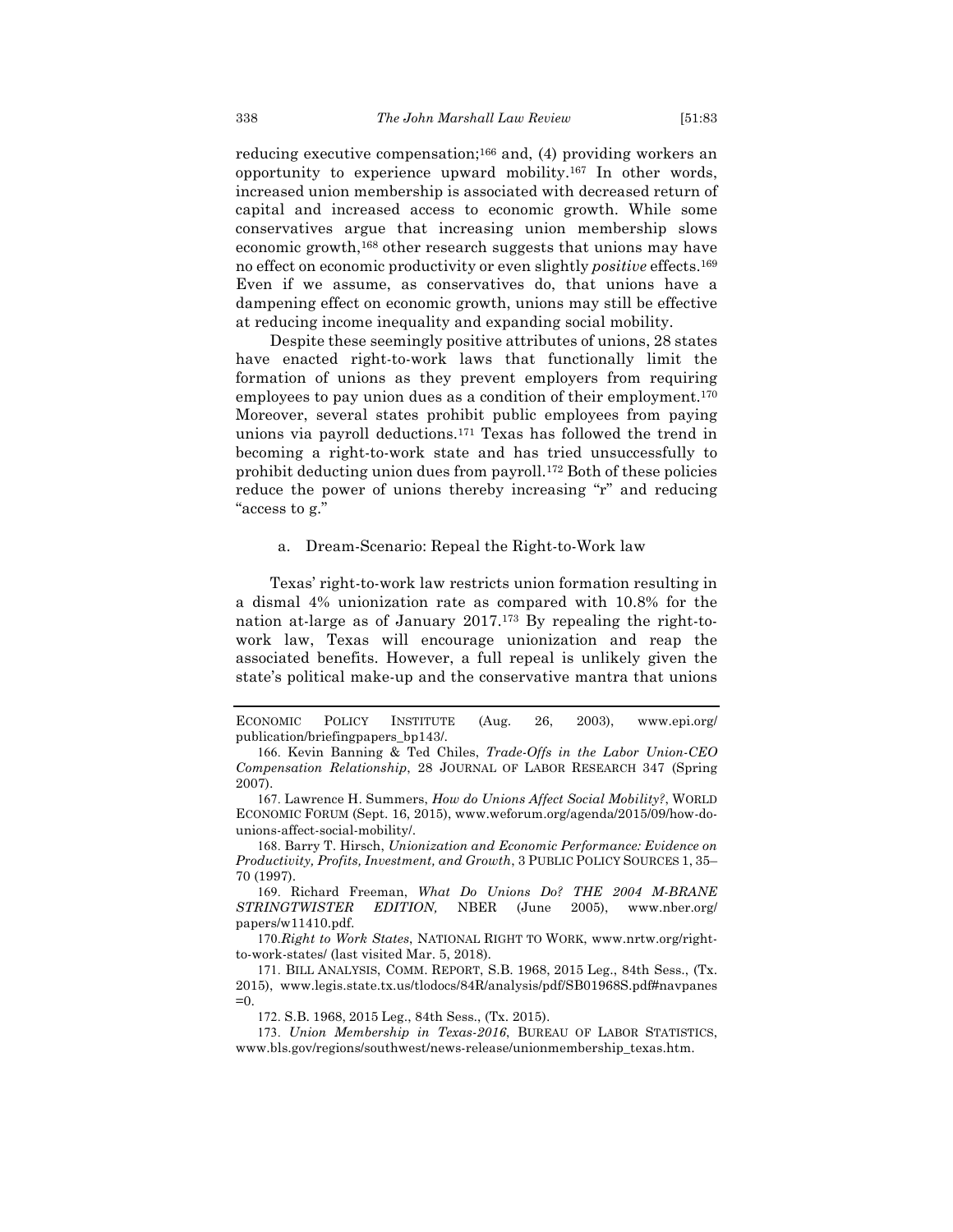are bad.

b. Politically-Feasible Scenario: Allow union dues from payroll deductions and do not preempt cities experimenting with alternate collective bargaining arrangements

As mentioned above, the Legislature tried to pass a prohibition on public employees deducting union dues from their paychecks. Texas should resist this effort, which needlessly makes it more difficult for unions to form. Moreover, the state should allow cities to experiment with alternative collective bargaining arrangements such as Seattle's plan to allow independent contractors to collectively bargain.174 Such a policy would align with Texas' local control goals and help workers reap the benefits of unions and collective bargaining. These policies are more feasible than repealing the right-to-work law for two reasons. One, neither of these policies requires the Legislature to pass anything; instead, it requires inaction. Two, they will not spur unionization as much as repealing the right-to-work law.

### V. CONCLUSION

Whether we consider wealth, income, or education, America is becoming a more divided nation with gaps widening between the wealthy and the poor. Moreover, social mobility is falling as Americans are largely stuck in the same socio-economic class into which they are born. Several authors have identified causes of these twin ills; however, perhaps the most instructive is Piketty's "r">"g." Piketty argues that because "r," the rate of return on capital investments, is greater than "g," the economic growth of the economy, the owners of capital see their wealth grow faster than owners of labor resulting in widening inequality. Piketty's framework, however, is incomplete as it neither considers, access to economic growth ("access to g"), nor the potential of causes to affect multiple variables (i.e. increase "r" and lower "g").

I expand Piketty's model to include "access to g" and multifactor causes to help explain the rise in income inequality and the fall in social mobility. I focus my analysis on Texas; however, the story is similar across the nation. Texas' inequitable school finance system, its restrictions on unions, its concentration of affordable housing in poor communities, and its underinvestment in pre-k all

<sup>174.</sup> Although Seattle's ordinance is held up in the courts, the state itself should not try to preempt it with legislation. David Gutman, *Judge Dismisses*  Lawsuit Seeking to Block Seattle Law Allowing Uber and Lyft Drivers to *Unionize*, SEATTLE TIMES (Updated Aug. 1, 2017, 6:36 PM), www.seattletimes.com/seattle-news/transportation/judge-dismisses-lawsuitseeking-to-block-seattle-law-allowing-uber-and-lyft-drivers-to-unionize/.